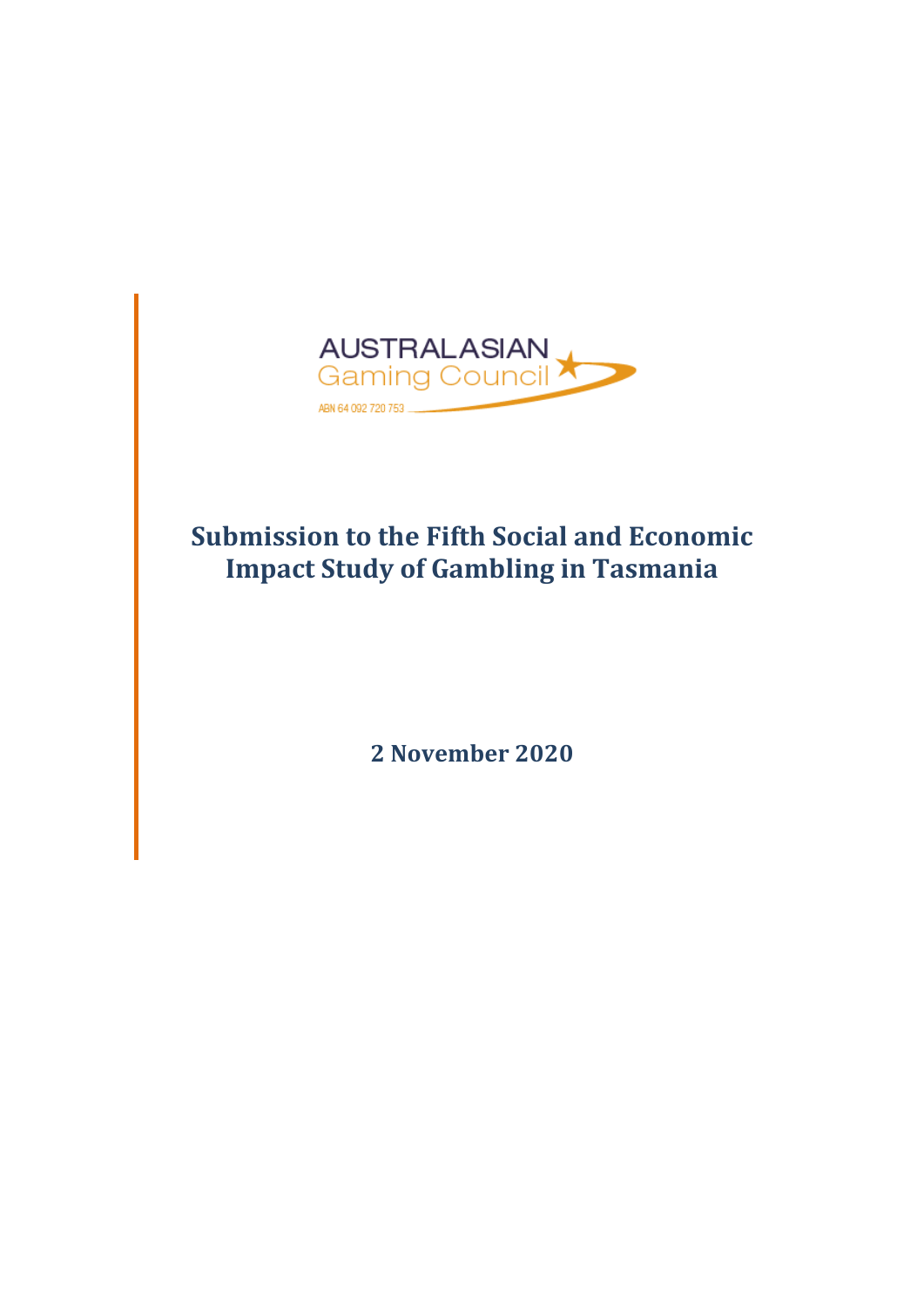# **About the Australasian Gaming Council (AGC)**

The Australasian Gaming Council ("AGC") was established in 2000 as a national body with a charter to promote responsible gambling and further a sustainable industry.

In pursuit of this aim AGC activity has, for many years, focused on promoting information and education about gambling, high quality gambling research and supporting the development and implementation of evidence-led responsible gambling initiatives and policies.

The AGC participates in gambling and public policy forums, speaks with stakeholders throughout Australasia and provides products, resources and services that seek to increase knowledge of both the responsible provision and consumption of gambling.

AGC members include Aristocrat Technologies Ltd, the Australian Leisure and Hospitality (ALH) Group, The Australian Hotels Association (AHA - National and State/Territory Branches), Crown Resorts Limited, The Star Entertainment Group Limited, The Gaming Technologies Association (GTA) and Tabcorp Holdings Limited.

To read more about the AGC please visit our website at [www.austgamingcouncil.org.au](http://www.austgamingcouncil.org.au/)

The AGC can be contacted via phone (03) 9670 4175 or at: [info@austgamingcouncil.org.au](mailto:info@austgamingcouncil.org.au)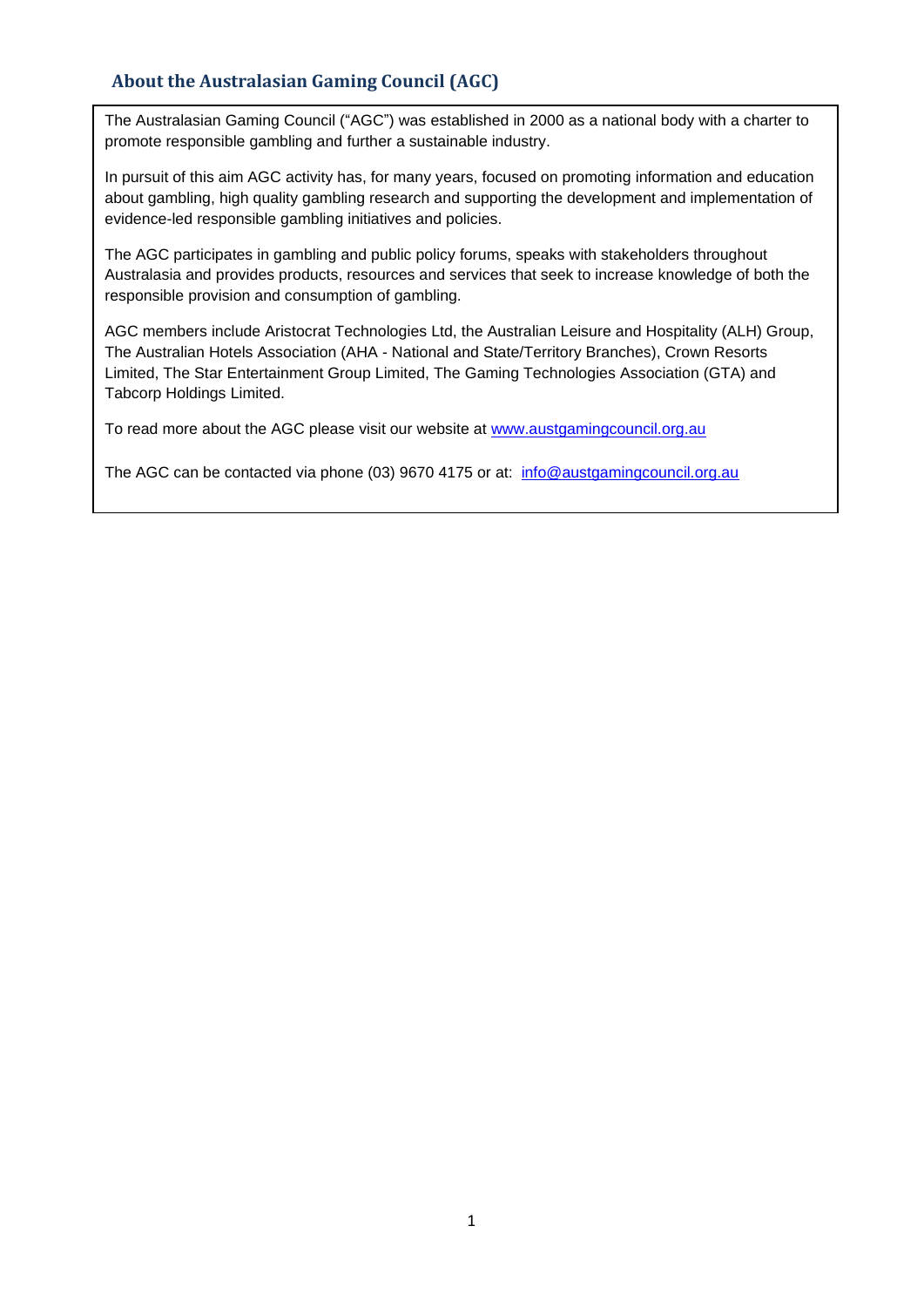# **Contents**

| Table 1: Gambling Activities in Tasmania 2005-06 compared to 30 June 2020 5                   |
|-----------------------------------------------------------------------------------------------|
|                                                                                               |
|                                                                                               |
| Figure 3: Real Per Capita Gambling Expenditure in Tasmania 2007-08 to 2017-18                 |
|                                                                                               |
|                                                                                               |
| Figure 6: Tasmanian Gambling Past Year Participation by Product 2008-2017 8                   |
|                                                                                               |
|                                                                                               |
|                                                                                               |
|                                                                                               |
|                                                                                               |
|                                                                                               |
|                                                                                               |
|                                                                                               |
|                                                                                               |
| Table 2: Problem Gambling Severity Index Estimates by Australian State/Territory (most recent |
| Figure 7: Overview of Harm Minimisation Developments in the Tasmanian Gaming Environment      |
|                                                                                               |
|                                                                                               |
|                                                                                               |
| Appendix One: Australian Hotel and Club EGMs - A Comparison of Select Data/Provisions26       |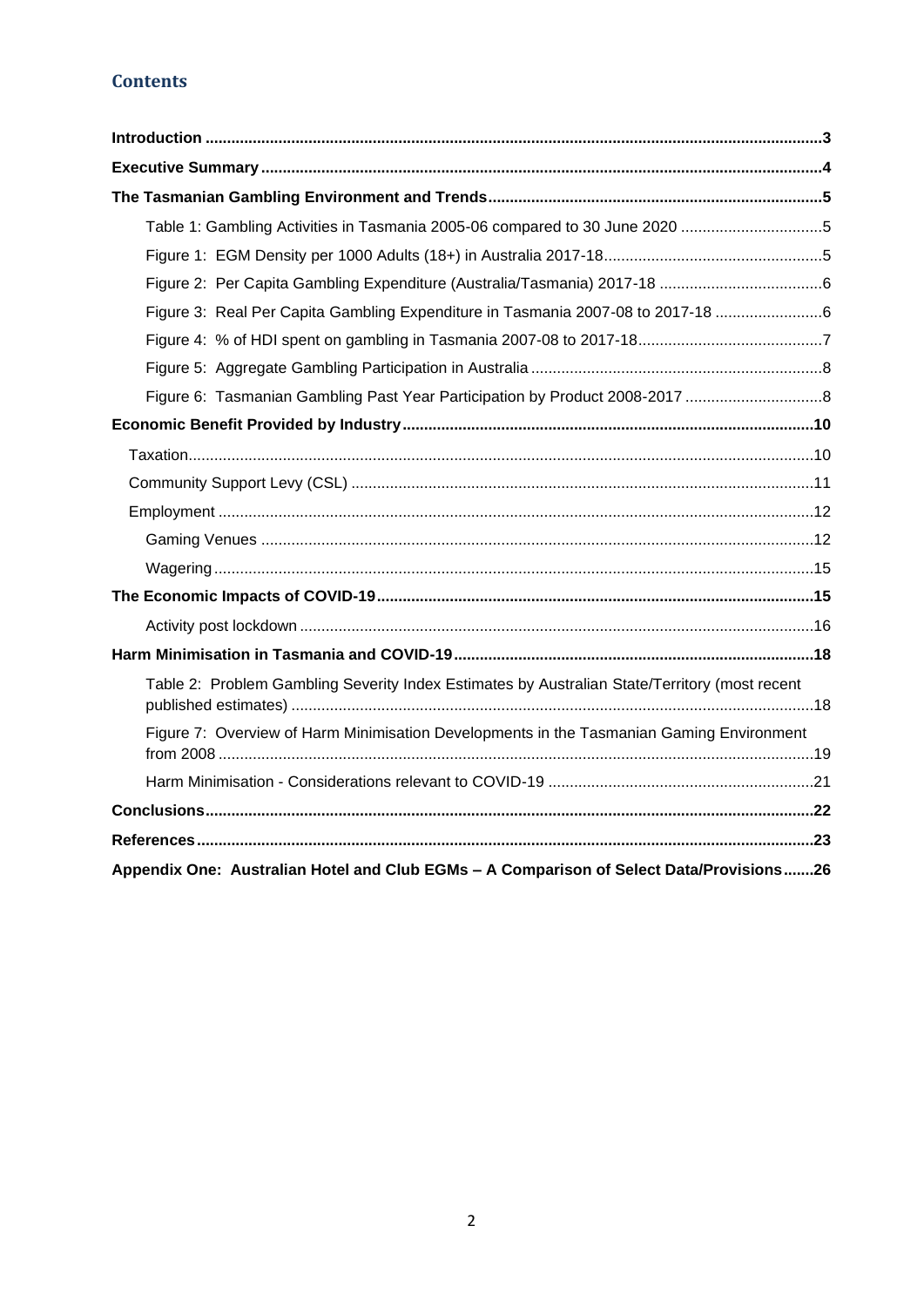# <span id="page-3-0"></span>**Introduction**

The Australasian Gaming Council ("AGC") welcomes the opportunity to provide a submission to the fifth independent review of the social and economic impacts of gambling in Tasmania ("Fifth SEIS").

Several AGC members have a long standing presence in Tasmania, including the Tasmanian Hospitality Association ("THA", the peak industry body for hotels, accommodation, restaurants, cafes, caterers, community, sporting and RSL clubs), the Australian Leisure and Hospitality Group Ltd ("ALH Group"), and Tabcorp Holdings Ltd ("Tabcorp").

AGC members in the gaming technology manufacturing industry, chiefly the Gaming Technologies Association ("GTA") and Aristocrat Technologies, are suppliers of products available in the Tasmanian gaming environment and provide technology supports to both government and industry.

The contribution of the gambling industries in Tasmania to the economy of the state – both direct and indirect – is substantial. Casinos, hotels and clubs are involved in the provision of a diverse range of entertainment, hospitality, accommodation and tourism options. Alongside the racing and wagering industries these businesses in turn employ, or through the diversity of their operations contribute to the employment of, a significant number of Tasmanians.

Venues offering gambling as part of the mix of recreational activities available on premise may act also, in a number of Tasmanian locales, as hubs for local sporting groups and communities. They are places of social gathering where patrons can attend to eat, drink, attend events, hear live music and engage with others - as well, if they chose, to gamble.

Tasmania's hospitality industry maintains a well-deserved reputation for excellence and as recognised recently by Jeremy Rockliff, Tasmania's Deputy Premier, hospitality and events remain key economic drivers for the state.<sup>1</sup>

The ongoing Tasmanian SEIS series has, over the years since its commencement, provided a regular and comprehensive update of statistics, facts and commentary on matters of importance to industry, government and community alike.

The Fifth SEIS occurs in a period of significant social and economic change – a time of ongoing uncertainties and added complexity.

All Australian businesses and communities are currently adapting to circumstances that have created upheaval across the spectrum of everyday life leading to substantial economic impacts and a reduced economic and social outlook that will likely exist, to varying degrees, for some time.

The Tasmanian industry is no exception. Land-based gambling has experienced significant impacts over both the period of lockdown and the subsequent restricted trading environment required to preserve community health (as indeed have similar hospitality and entertainment businesses the world over) during the COVID-19 pandemic.

A great deal of data regarding COVID-19 impacts on gambling and gambling behaviours is only just beginning to emerge and while this submission makes comment on current issues, it remains relatively constrained, if only for the fact that while we submit at a point in time, changes continue to occur.

In a number of areas upon which we make comment we understand that Tabcorp, THA and the Federal Group will be submitting more specific commentary and data.

<sup>1</sup> *Supporting Tasmanian Venues This Summer'* – Jeremy Rockliff, Deputy Premier of Tasmania, Media Release, 5 October 2020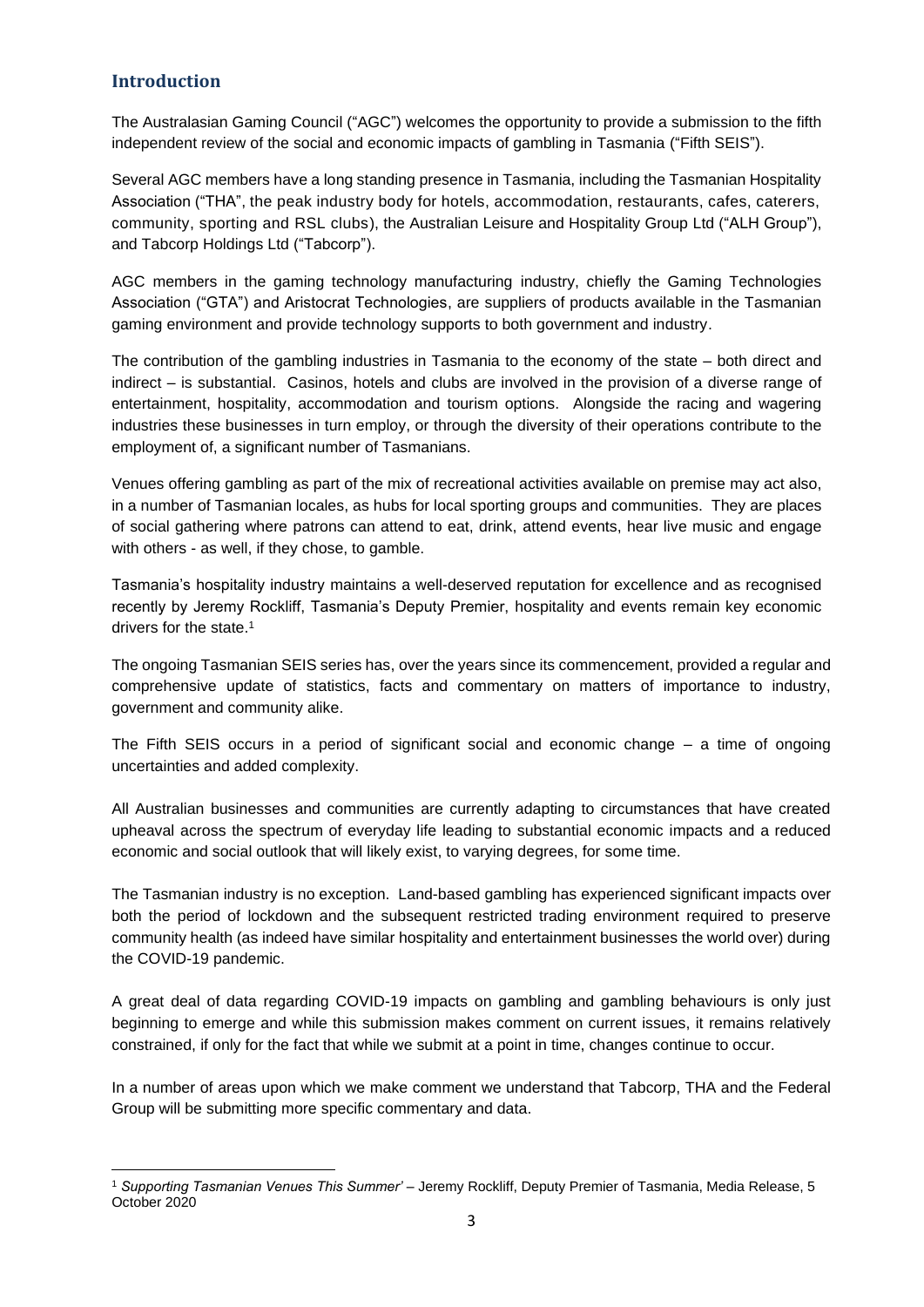# <span id="page-4-0"></span>**Executive Summary**

- Tasmania has a relatively small, mature gambling market that has remained largely unchanged in size over the past decade. While Electronic Gaming Machines ("EGMs") comprise the largest share of the land-based market, expenditure and participation levels with regard to this gambling form have declined or remained flat over a number of years.
- Throughout the rest of the nation consumers are changing and younger demographics are increasingly preferencing online and app-based activities. While this national trend appears to remain less developed in Tasmania it can be expected to grow in forthcoming years and may have been hastened for some cohorts – including more vulnerable cohorts – in the lockdown period.
- Direct gambling taxes contribute to just under six percent of Tasmania's own state taxation revenues but provide a narrow reading of economic contribution to the state. Businesses providing land-based gambling opportunities are diversified entertainment and hospitality providers with a number of flowons from their activity to the broader economy. Gaming is intertwined, in many cases, with the business structure and contributes in no small part to the overall offer provided by any site.
- Contribution is also made to community be it directly through mandated levy or through in kind giving and other charitable donations. Venues are more than just gambling providers – they host a range of activities that provide enjoyment and are spaces for social interaction.
- Employment is difficult to quantify, particularly for hotel/club businesses, as roles may be split between gaming and other functions. ABS data on this subject is likely to provide an underestimate and while FTE's are important economic indicator, a headcount remains illustrative of the extent and value to the community of the flexible employment provided by the sector.
- COVID-19 has created disruption to both the Tasmanian economy and society on a scale not experienced since the inception of the industry - and these impacts are ongoing. While concerns have been evinced regarding recent increased expenditure levels (subsequent to the resumption of gambling activities) when held in balance, expenditure has dropped in comparison with the same period in the 2019 calendar year. Other changes occasioned by COVID-19 suggest that performance of the industry over the longer term is unpredictable and largely remains to be seen.
- There has been a great focus in Tasmania on harm minimisation provisions and controls in the EGM environment and those in place are amongst the most stringent in the nation. Advances in technology suggest that in the longer term there is greater scope in future for further activity in this area.
- In the more immediate time frame, a focus should perhaps be placed on increasing community education and resources as consumers come to terms with a changed economic outlook and a range of stressors. Training should also focus on equipping staff with further skills to identify and refer those in difficulty in what is becoming an increasingly complex environment for both mental and economic health.
- A socially responsible, vibrant hospitality industry can make a vital contribution to the process of recovery currently occurring in Tasmania, which, as in most states and territories throughout Australia, is likely to be ongoing over a number of years.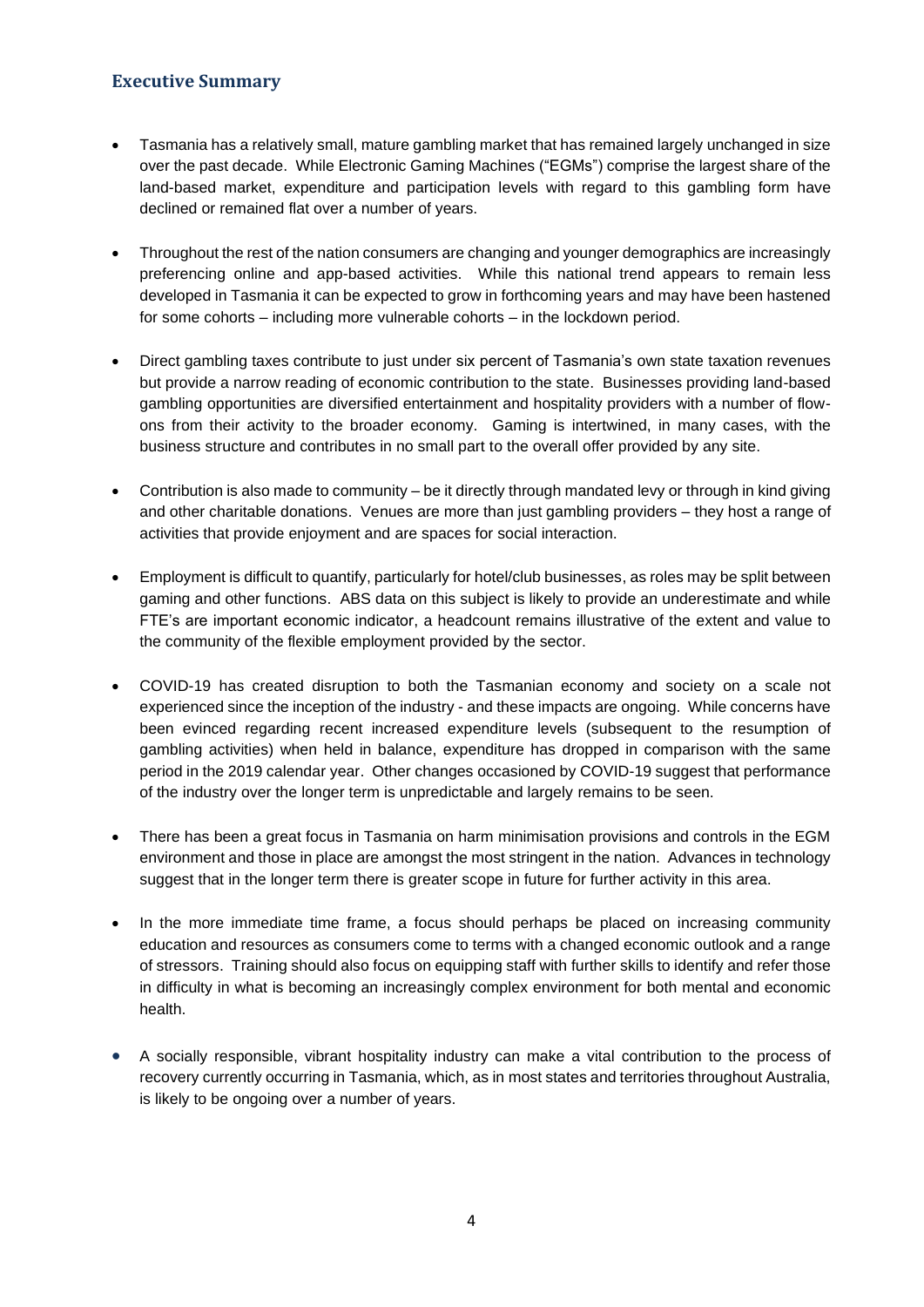# <span id="page-5-0"></span>**The Tasmanian Gambling Environment and Trends**

The 1990's and 2000's were an era of expansion and growth for the gambling industries throughout Australia. In the years since, the land-based gambling environment throughout the country has become a mature market.

Current gambling forms available in Tasmania reflect those available throughout Australia but the size of the Tasmanian industry has remained relatively small, and largely unchanged (despite some fluctuations), over a period of more than a decade.

| <b>Activity</b>                   |                           |         | <b>Number of Venues/Outlets</b> | <b>Number</b> |                 |  |  |
|-----------------------------------|---------------------------|---------|---------------------------------|---------------|-----------------|--|--|
|                                   |                           | 2005-06 | At 30 June 2020                 | 2005-06       | At 30 June 2020 |  |  |
| <b>Electronic Gaming Machines</b> |                           |         |                                 |               |                 |  |  |
| <b>Casinos</b>                    |                           | 2       | $\overline{2}$                  | 1.280         | 1,185↓          |  |  |
|                                   | <b>Hotels and Clubs</b>   | 104     | $93\downarrow$                  | 2,396         | 2,300↓          |  |  |
|                                   | <b>Spirit of Tasmania</b> | 2       | 2                               | 46            | 36              |  |  |
| Casino table games                |                           | 2       | 2                               | 38            | 38              |  |  |
| Lottery outlets                   |                           | 83      | 91                              | n/a           | n/a             |  |  |
| <b>Keno Venues</b>                |                           | 164     | 153                             | n/a           | n/a             |  |  |
| <b>Race Wagering</b>              |                           |         |                                 |               |                 |  |  |
| <b>Ubet retail outlets</b>        |                           | 129     | 133                             | n/a           | n/a             |  |  |
| On course bookmakers              |                           | 15      | 6                               | n/a           | n/a             |  |  |
| <b>Minor gaming permits</b>       |                           | n/a     | n/a                             | 594           | 273             |  |  |

#### <span id="page-5-1"></span>*Table 1: Gambling Activities in Tasmania 2005-06*2*compared to 30 June 2020*<sup>3</sup>

In Tasmania, much as throughout the nation, Electronic Gaming Machines ("EGMs") have a larger market share than other land-based gambling forms. Even so, Tasmania has one of the lowest levels of EGM density (per 1,000 adults) in the nation (a figure that has declined on that of previous years) as well as a state-wide cap on hotel/club venue EGMs that is amongst the lowest in Australia.<sup>4</sup>

Likewise, Tasmania has fewer casino EGMs than most mainland jurisdictions (although proportionally more are located in casinos than in hotels/clubs) and only a small proportion (approximately 3%) of Australia's total retail wagering outlets.<sup>5</sup>

#### <span id="page-5-2"></span>*Figure 1: EGM Density per 1000 Adults (18+) in Australia 2017-18*



*Source Government Statistician, Queensland Treasury and Trade (2019) Australian Gambling Statistics 1992-93 to 2017-18 (35th edition).* 

<sup>2</sup> South Australian Centre for Economic Studies (2008*) Social and Economic Impact Study into Gambling in Tasmania*, Tasmanian Department of Treasury and Finance.

<sup>3</sup> South Australian Centre for Economic Studies (2020) *Fifth Social and Economic Impact Study of Gambling in Tasmania: Discussion Paper.*

<sup>4</sup> Appendix One: Australasian Gaming Council (2020) *Australian Hotel and Club EGMs* – *A Comparison of Select Data/Provisions.*

<sup>5</sup> See Australasian Gaming Council (2020) *A Guide to Australasia's Gambling Industries 2017/18* [https://www.austgamingcouncil.org.au/sites/default/files/2020-08/AGC\\_DB\\_1\\_2017-18%20AU%20Environment.pdf](https://www.austgamingcouncil.org.au/sites/default/files/2020-08/AGC_DB_1_2017-18%20AU%20Environment.pdf)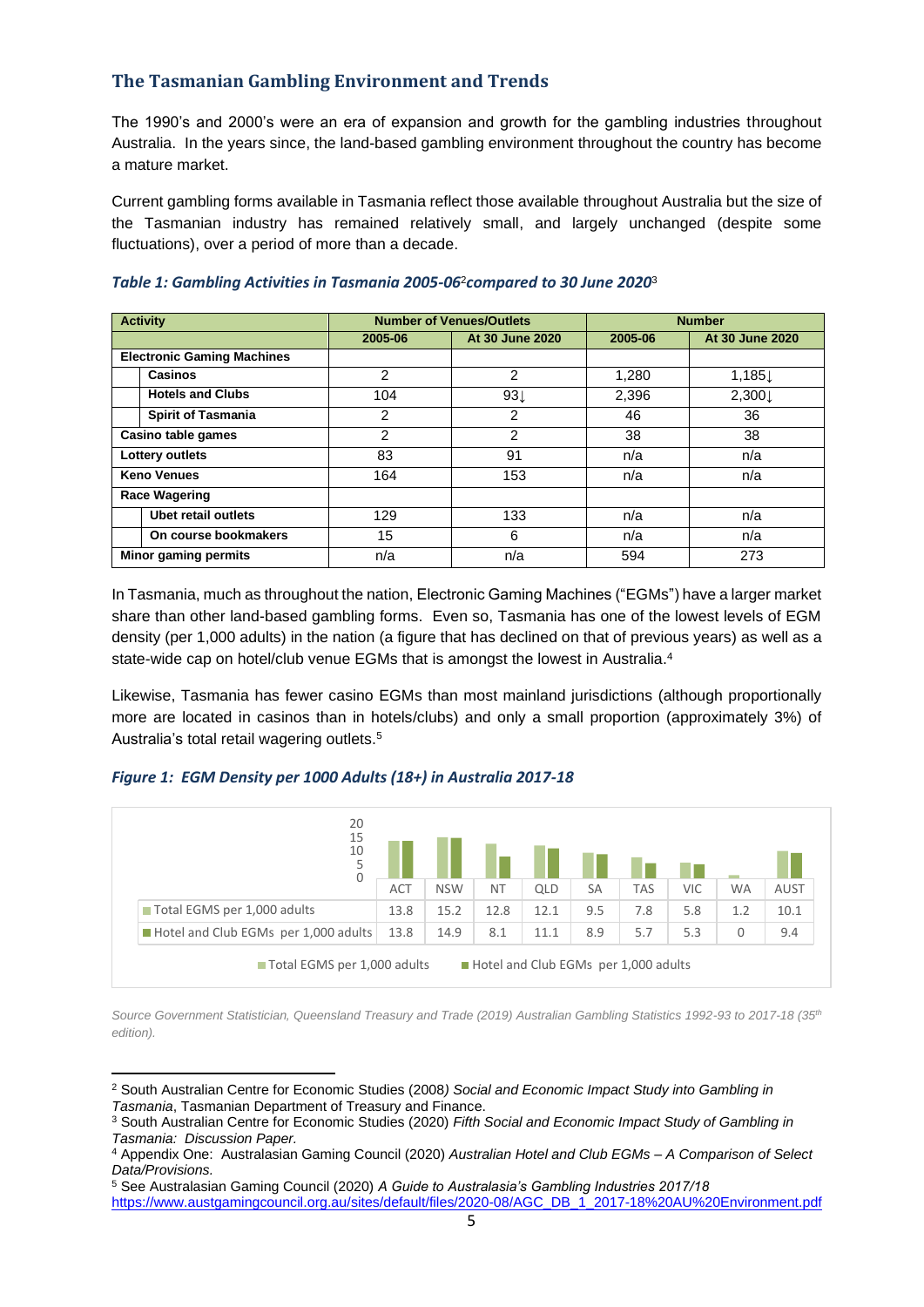Gambling expenditure rates in Tasmania, as in the rest of the nation, have slowed over the past decade with real (as opposed to nominal) figures maintaining a largely downward trajectory since 2008-09.

Tasmanians today spend the second lowest annual amount of any Australian jurisdiction on gambling products per capita (reported as a total of \$736.34 in the 2017-18 period – well below the national average) <sup>6</sup> and Tasmanian per capita expenditure on gambling has had a downward trend for some time.



<span id="page-6-0"></span>*Figure 2: Per Capita Gambling Expenditure (Australia/Tasmania) 2017-18*

*Source Government Statistician, Queensland Treasury and Trade (2019) Australian Gambling Statistics 1992-93 to 2017-18 (35th edition).* 



<span id="page-6-1"></span>*Figure 3: Real Per Capita Gambling Expenditure in Tasmania 2007-08 to 2017-18*

2007-08 2008-09 2009-10 2010-11 2011-12 2012-13 2013-14 2014-15 2015-16 2016-17 2017-18

*Source Government Statistician, Queensland Treasury and Trade (2019) Australian Gambling Statistics 1992-93 to 2017-18 (35th edition).* 

<sup>6</sup> Government Statistician, Queensland Treasury and Trade (2019), *Australian Gambling Statistics 1992-93 to 2017- 18 (35th edition).*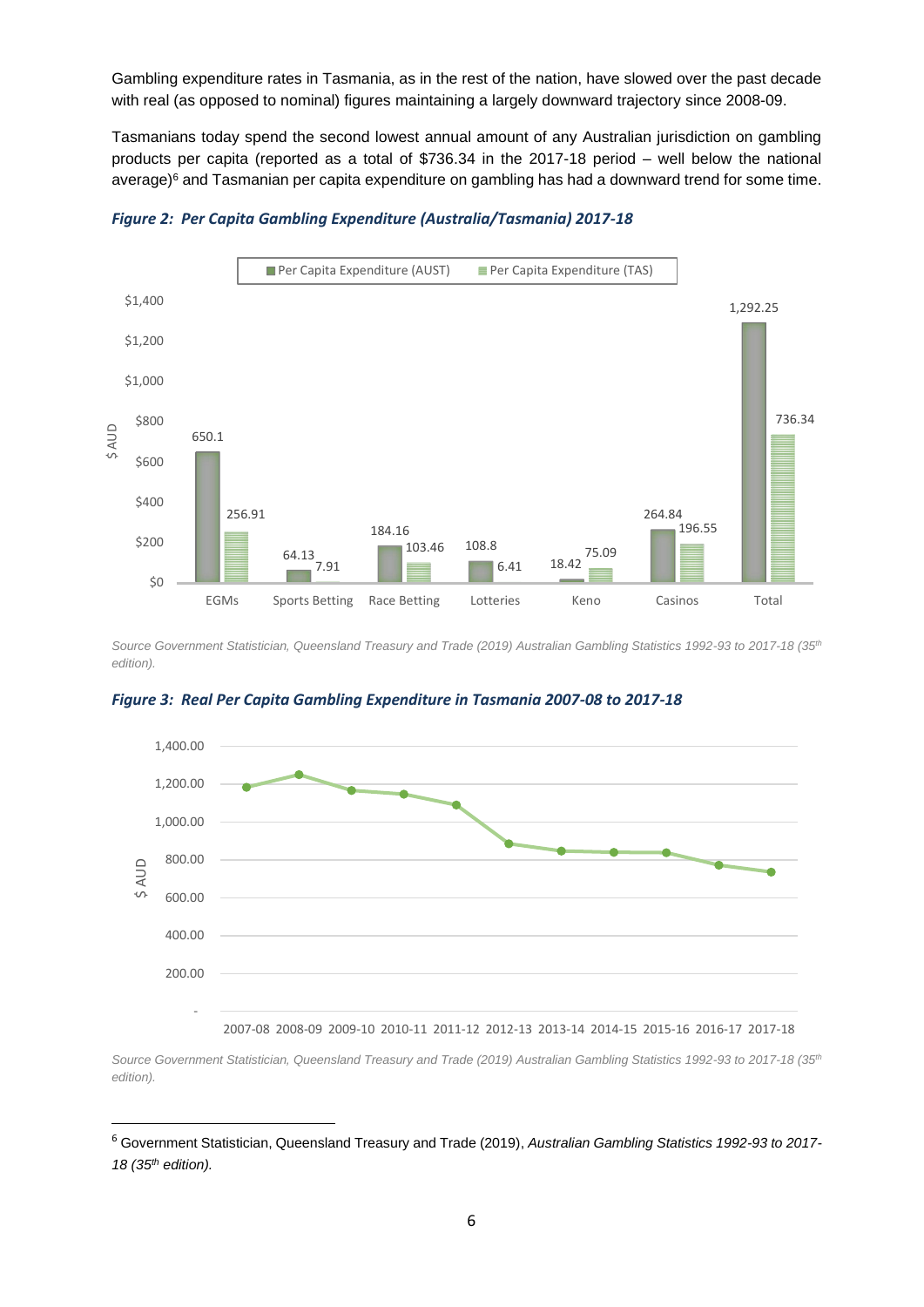Other indicators, such as the proportion of Household Disposable Income (HDI) spent on gambling activities, have similarly seen decline in Tasmania – for both gaming and racing.



<span id="page-7-0"></span>*Figure 4: % of HDI spent on gambling in Tasmania 2007-08 to 2017-18*

*Source Government Statistician, Queensland Treasury and Trade (2019) Australian Gambling Statistics 1992-93 to 2017-18 (35th edition).* 

Despite maturation of the land-based industry, gambling remains a relatively popular past-time with the majority of Australians, and in Tasmania this statement still holds true as well. Over 58% of Tasmanians were found to have participated in some form of gambling at the time of the Fourth SEIS in 2017 (the most popular form being lotteries). 7

Much as expenditure however, participation rates have shown declines over time.

Overall gambling participation rates in Tasmania are amongst the lowest reported in Australia,<sup>8</sup> and participation across most land-based gambling forms in Tasmania has decreased or remained flat over the past decade. 9

In other recent Australian surveys participation rates, particularly for EGMs, lotteries and race betting, have shown further decrease,<sup>10</sup> a trend the AGC considers will likely be replicated in the prevalence survey accompanying the Fifth SEIS.

As has been noted in previous SEIS studies, trends in Tasmania to date can be considered due to a number of factors – including the suite of harm minimisation measures present in the Tasmanian

<sup>8</sup> See Australasian Gaming Council (2020), *A Guide to Australasia's Gambling Industries 2017-18*

<sup>7</sup> ACIL Allen Consulting, Deakin University, Central Queensland University and the Social Research Centre (2017), *Fourth Social and Economic Impact Study of Gambling in Tasmania (2017): Volume 2 Prevalence Survey*, Tasmanian Department of Treasury and Finance.

[<sup>&</sup>lt;https://www.austgamingcouncil.org.au/sites/default/files/2020-08/AGC\\_DB\\_9\\_2017-18%20AU%20Participation.pdf](https://www.austgamingcouncil.org.au/sites/default/files/2020-08/AGC_DB_9_2017-18%20AU%20Participation.pdf) 9 Participation rates between the Third and Fourth Tasmanian SEIS for EGMs remained constant but showed decrease on previous periods.

<sup>10</sup> See for instance Rockloff, M. et al (2020), *Victorian population gambling and health study 2018–2019,* Victorian Responsible Gambling Foundation and Browne, M. et al (2019), *NSW Gambling Survey 2019,* NSW Responsible Gambling Fund.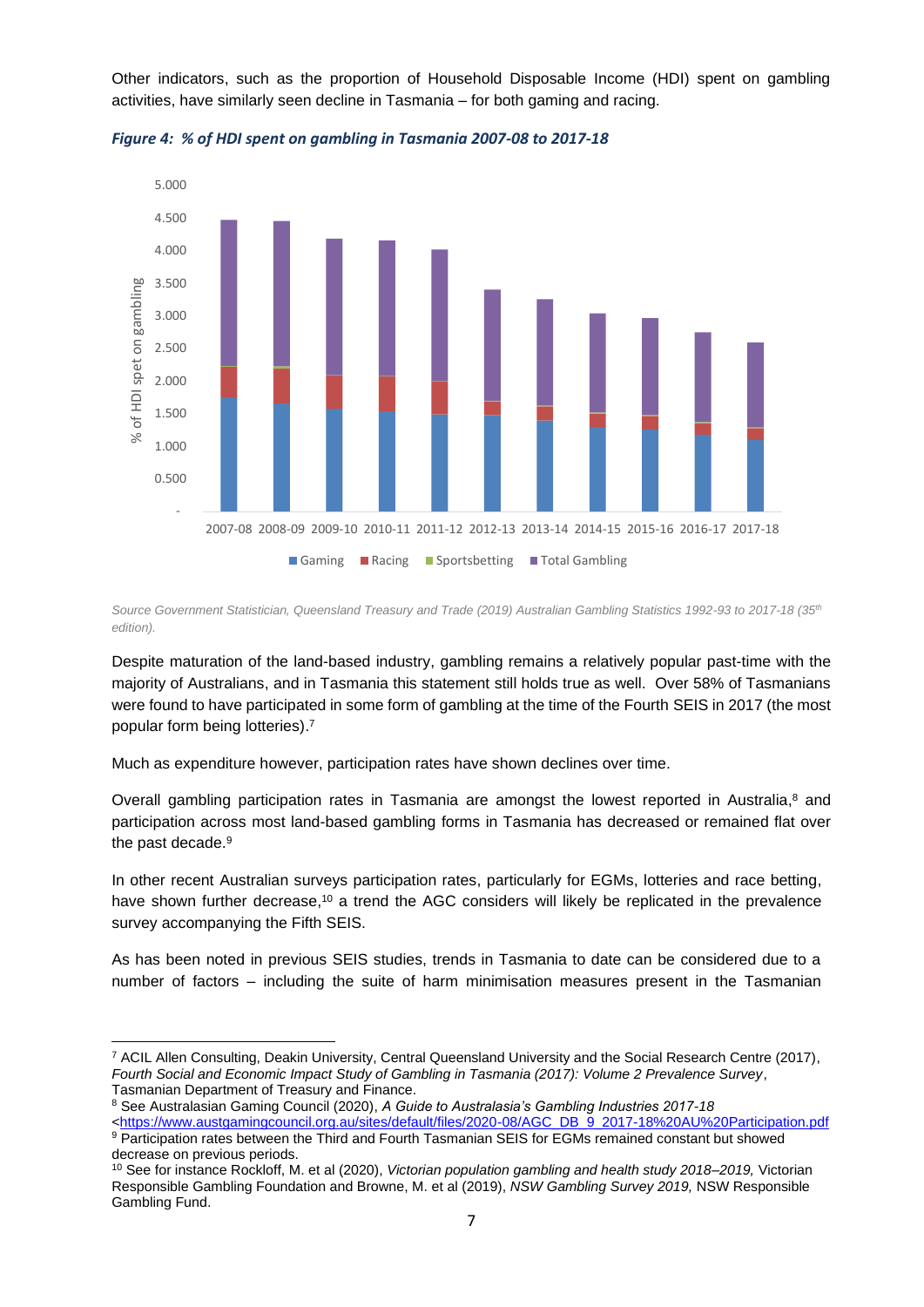environment, some gambling activity moving online (and as such not captured in the data) and changing consumer preferences.<sup>11</sup>



<span id="page-8-0"></span>

*Source: State/Territory Prevalence Surveys*

<span id="page-8-1"></span>



*Source: Fourth Social and Economic Impact Study of Gambling in Tasmania: Report 2 Prevalence Survey*

On the national front, consumer preferences have been described as showing a generational shift aligned with the convenience, competitive products and pricing and ease of access enabled by technology.<sup>13</sup> Gambling research has remarked on burgeoning interest, particularly from younger, male gamblers, for

<sup>11</sup> ACIL Allen Consulting, Deakin University, Central Queensland University and the Social Research Centre (2017), *Fourth Social and Economic Impact Study of Gambling in Tasmania: Volume 1 Gambling Industry Trends and Impacts,* Tasmanian Department of Treasury and Finance. p vi

<sup>&</sup>lt;sup>12</sup> ACIL Allen Consulting, Deakin University, Central Queensland University and the Social Research Centre (2017), *Fourth Social and Economic Impact Study of Gambling in Tasmania: Volume 2 Prevalence Survey*, Tasmanian Department of Treasury and Finance. p7

<sup>&</sup>lt;sup>13</sup> Hing et al (2014), *Interactive Gambling*, Gambling Research Australia.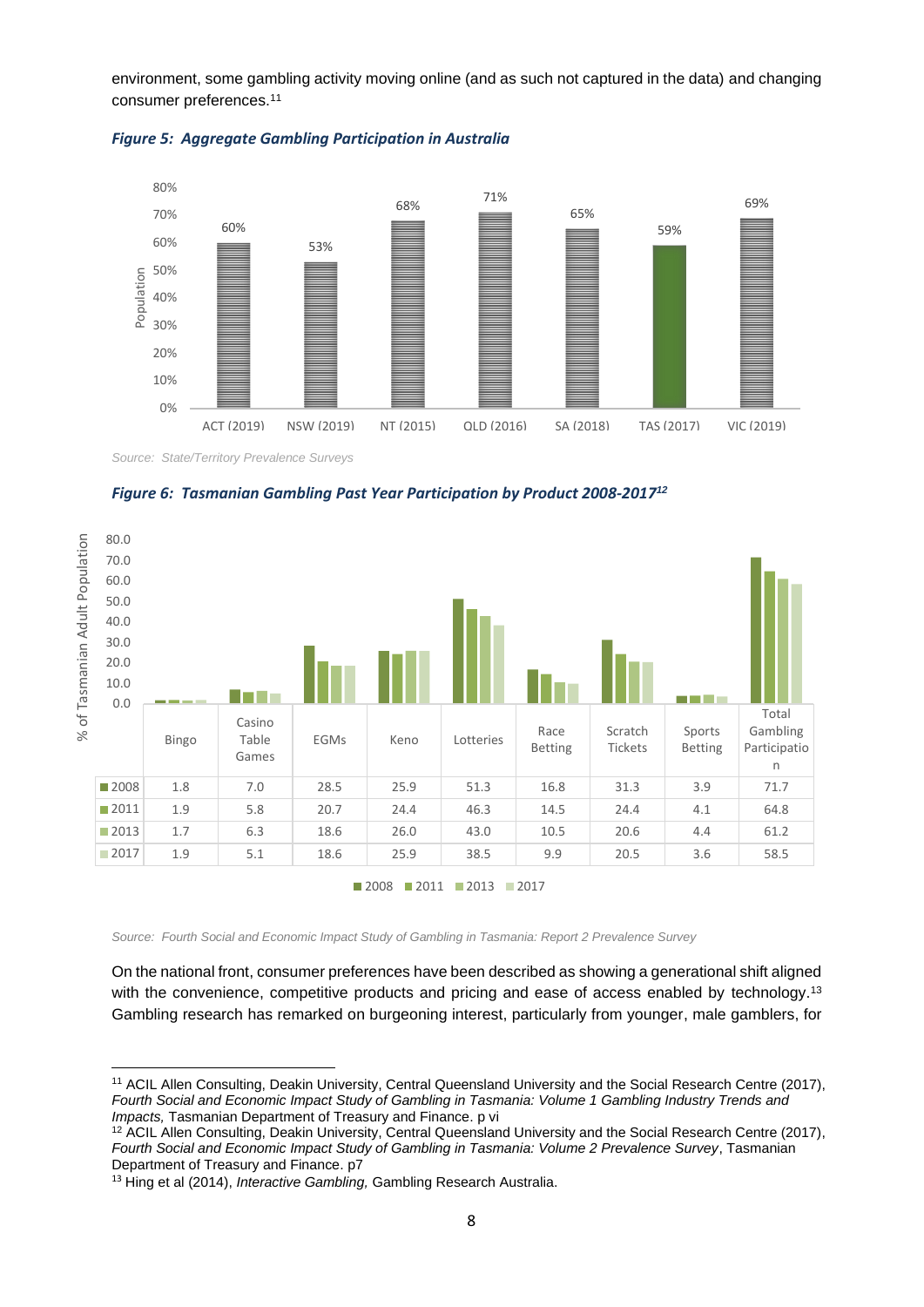online app-based activities such as sports betting. <sup>14</sup> In terms of national expenditure on gambling, sports betting remains one of the few forms to see growth over recent years (albeit from a very low base).

The Fourth SEIS did not reflect this broader Australian trend to a great degree in Tasmania. While reporting on a significant increase in online participation (predominantly with regard to lotteries and racing) use of this mode in Tasmania was still found to be relatively low.<sup>15</sup> Overall, about one in ten Tasmanian adults reported having used the internet to gamble in 2017<sup>16</sup> whereas participation rates for online gambling were almost double this amount in 2018-19 in Victoria.<sup>17</sup>

Notwithstanding 2017 survey findings and a lack of recent research into this subject specific to Tasmania,<sup>18</sup>some three years on the AGC considers it likely that further increase will be found for the online sector in forthcoming Tasmanian surveys, much as increase was found in the previous survey – particularly amongst those using a mobile device.<sup>19</sup>

It may be considered particularly likely perhaps due to the influence of COVID-19 and increased consumer access of most products and services occurring via online modes as the result of pandemic restrictions.<sup>20</sup> One recent study suggests the pandemic is likely to be having a disruptive effect on retail wagering that could continue in the longer term. Research on the impacts of COVID-19 released by the Australian Gambling Research Centre for instance found that while more than three‑quarters (77%) of participants had at least one active online account at the time of the survey, around one in three had signed up for a new online account/s during COVID-19 (5% did not have an active online account prior). Young men aged 18–34years were the most likely sub-population to sign up for new accounts (comprising 79% of new account holders).<sup>21</sup>

Less is known about the proportion of land-based consumers who may have had recourse to online gaming during the pandemic – although it is instructive to note that ACMA reinstituted an earlier consumer campaign warning of the risks of illegal offshore gambling not long after the commencement of lockdowns.<sup>22</sup>

<sup>14</sup> See for instance Jenkinson, R., de Lacy-Vawdon, C. and Carroll, M. (2019), *Weighing up the odds: Sports betting and young men*, Australian Gambling Research Centre; Armstrong, A. and Carroll, M. (2017), *Sports betting in Australia,* Australian Gambling Research Centre and Hing et al (2014), *Interactive Gambling,* Gambling Research Australia.

<sup>15</sup> ACIL Allen Consulting, Deakin University, Central Queensland University and the Social Research Centre (2017), *Fourth Social and Economic Impact Study of Gambling in Tasmania (2017): Volume 2 Prevalence Survey*, Tasmanian Department of Treasury and Finance. In 2017 6.2% of Tasmanians reported past year gambling online in the purchase of lottery tickets, 3.8% had bet on racing online and 2.6% had bet online on sports or other events.  $16$  Ibid p  $16$ 

<sup>17</sup> Rockloff, M. et al (2020), *Victorian Population Gambling and Health Study 2018-19,* Victorian Responsible Gambling Foundation. This study reports that 19.2% of the Victorian population had placed bets online in the past year.

<sup>&</sup>lt;sup>18</sup> The University of Tasmania conducted scoping research on internet gambling with a relatively small sample in 2014 - see Palmer, C. (2014), *Sports betting Research*, Gambling Research Program, Department of Health & Human Services, Tasmania. This study did not, however, assess sports betting in Tasmania on a quantitative level. A small prior study in Tasmania conducted with a sample of university students found that the number of this group participating in online gambling was at least more than double the estimate made in the 2008 SEIS – see Ly, C. (2010), *An Exploratory Investigation of Online Gambling Amongst University Students in Tasmania*, Gambling Support Program Department of Health and Human Services.

<sup>&</sup>lt;sup>19</sup> ACIL Allen Consulting, Deakin University, Central Queensland University and the Social Research Centre (2017), *Fourth Social and Economic Impact Study of Gambling in Tasmania (2017): Volume 2 Prevalence Survey*, Tasmanian Department of Treasury and Finance. p66

<sup>20</sup> See for example Australian Communications and Media Authority (2020),*Trends in Online Behaviour and Technology Usage: ACMA Consumer Survey 2020.* This report notes an increase in lottery purchases of 18% via online modes during COVID-19. Other sources, for example Illion Alpha Beta [<https://alphabeta.com/illiontracking>](https://alphabeta.com/illiontracking) report large increases in online gambling during COVID-19 as do the Australian Gambling Research Centre Jenkinson, R. et al (2020) *Gambling in Australia During COVID-19*. The AGC would note however that most surveys currently available regarding change in the COVID-19 period are not the product of nationally representative sampling and, as such, may provide an indicator only.

<sup>21</sup> Jenkinson, R. et al (2020) *Gambling in Australia During COVID-19*, Australian Gambling Research Centre. p7 <sup>22</sup> Australian Media & Communications Authority, *Protect yourself from illegal gambling operators,* [<https://www.acma.gov.au/protect-yourself-illegal-gambling-operators#risks-of-using-illegal-providers>](https://www.acma.gov.au/protect-yourself-illegal-gambling-operators#risks-of-using-illegal-providers)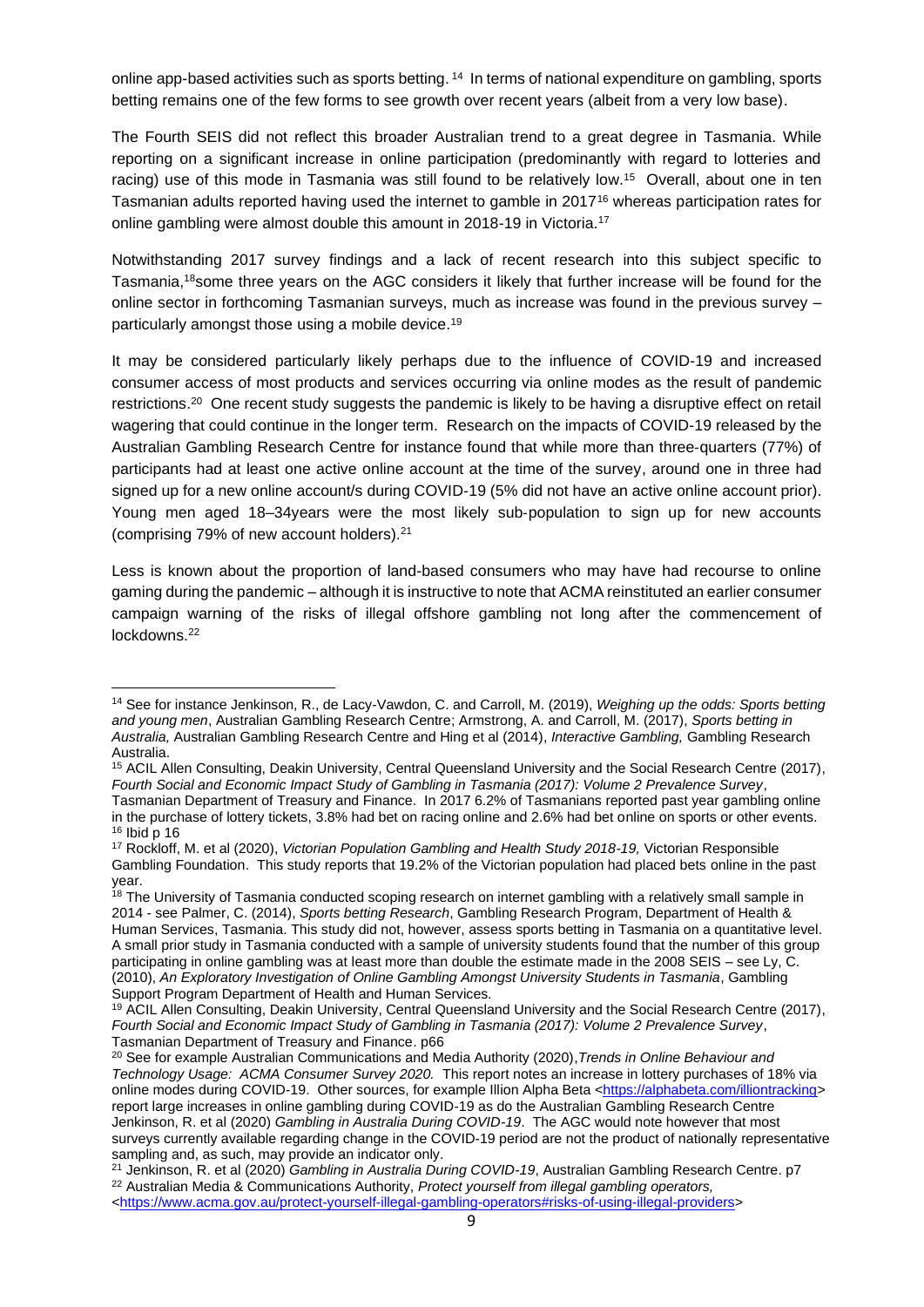# <span id="page-10-0"></span>**Economic Benefit Provided by Industry**

#### <span id="page-10-1"></span>**Taxation**

The 2019-20 Tasmanian Budget forecast gambling tax revenue (including casino tax and licence fees, lottery taxes and the Totalisator Wagering Levy) of over \$90 million over the forward estimates.

The largest proportion of this sum reflected taxes and fees related to casinos and EGMs (approximately \$50 million per year over the forward estimates). <sup>23</sup>

Preliminary outcomes subsequently outlined in the Tasmanian Department of Treasury and Finance's Economic and Fiscal Update Report of August 2020 report a decline in gambling taxes for the 2019-20 year (as can be expected due to COVID-19 and industry closures) including a decrease of \$13.2 million due to the temporary closure of the casinos and other gaming venues and the waiving of casino licence fees. 24

Figures reported on the website of the Tasmanian Department of Treasury and Finance show taxation revenues for the 2019-20 period of \$24.19 million (hotels and clubs), \$14.27 million (casinos) and \$40.4 million (lotteries).<sup>25</sup>

Gambling taxes constituted 5.8% of Tasmania's total state own taxation revenues in the 2017-18 period and 5.7% in 2018-19. Taxes on EGMs (51% of the state total in 2018-19) and lotteries (37% of the state total in 2018-19) constitute the bulk of these monies. <sup>26</sup>

Direct gambling taxes alone however provide only a narrow reading of the contribution of the gambling industries to the economy of Tasmania.

Expenditure by businesses that provide gambling opportunities flow on to the broader state economy in a number of ways. A more fulsome picture includes, but is not limited to:

- Direct (and indirect) contributions to GST;
- Payroll taxes
- Fees and charges payable to local governments; and
- Company taxes.

Venues that provide gambling are purchasers of goods and services from local suppliers and contractors, they are hosts for live music and other events, they may have bars, bistros, restaurants and accommodation included in their offer.

Revenues from gaming can be intertwined with, and may assist in subsidising the provision of, a myriad of other hospitality offers available at the same site.

Submissions from industry are likely to provide more information on this count. As an example, data provided to the AGC from a sample of five hotel venues operating in Tasmania report a financial contribution from these businesses alone for FY2018 as:

- Over \$450,000 in payroll tax;
- Approximately \$6,500,000 in gaming levies and charges;
- Over \$250,000 in repairs and maintenance;
- Over \$500,000 in capital expenditure; and
- Over \$250,000 on live entertainment.

<sup>23</sup> *Tasmanian State Budget Papers* 2019-20 p107. At the time the Point of Consumption Tax on wagering was not reflected in the available figures and conversations were still ongoing regarding the Wagering Levy.

<sup>24</sup>Tasmanian Department of Treasury and Finance, *Economic and Fiscal Update Report – August 2020*, p30 <sup>25</sup> Tasmanian Department of Treasury and Finance, *Gaming and Wagering Industry Data*

*<sup>&</sup>lt;*[https://www.treasury.tas.gov.au/liquor-and-gaming/legislation-and-data/gambling-industry-data/gaming-and](https://www.treasury.tas.gov.au/liquor-and-gaming/legislation-and-data/gambling-industry-data/gaming-and-wagering-industry-data)[wagering-industry-data.](https://www.treasury.tas.gov.au/liquor-and-gaming/legislation-and-data/gambling-industry-data/gaming-and-wagering-industry-data)>

<sup>26</sup> Australian Bureau of Statistics Cat. No. 5506.0 *Taxation Revenue, Australia, 2018-19.*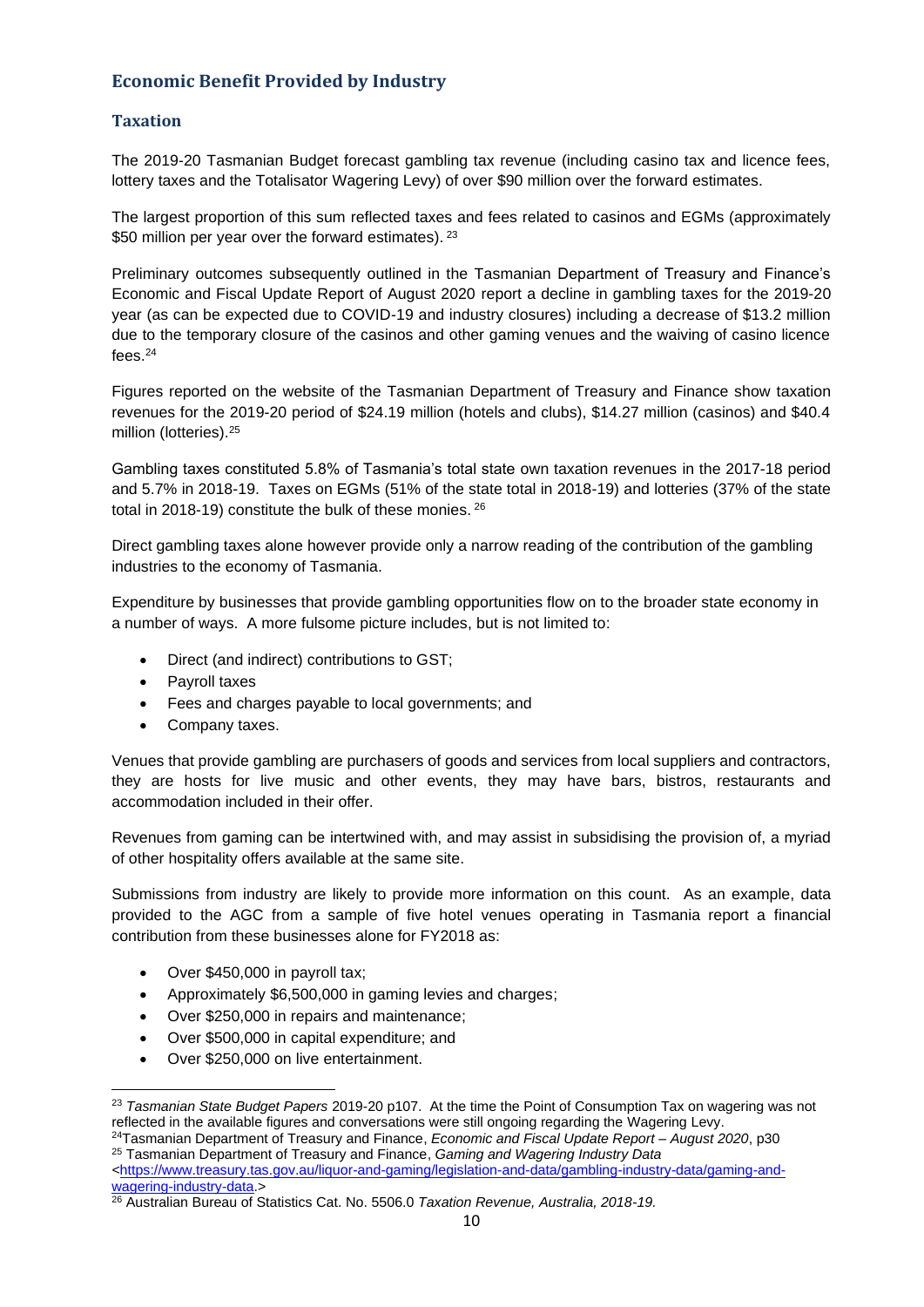# <span id="page-11-0"></span>**Community Support Levy (CSL)**

The Community Support Levy (CSL) is a 4% levy applied to gaming profits at clubs and hotels in Tasmania.

Fund distributions are split between sport and recreation clubs (25%), charitable organisations (25%) and the majority of funds (50%) are put towards research into gambling and problem gambling support services.

In 2018-19 over \$4.1  $m^{27}$  was collected via the levy with over \$1.5 million disbursed to fund services assisting those affected by problem gambling, over \$1 million provided to charitable organisations, and a further sum of over \$1 million provided to sport and recreational charitable grants.

\$1.5 million is allocated annually from the CSL budget for Tasmania's Neighbourhood House program.

In 2019/20, grants totalling over \$215,000 were made available for equipment for sporting and community clubs and other community projects.

Grant funding was only considered for equipment or community projects that enhance the wellbeing of vulnerable groups and communities.<sup>28</sup>

#### **Community Support Levy 2019/20 Grants – Select Examples. And valuable in the funds to community Support Levy 2019/20 Grants – Select Examples**

- \$5,000 was granted to Queenstown Men's Shed for equipment, a local facility for men in regional Queenstown to socialise and support mental and physical health,
- \$1,907 was granted to Coast FM to purchase new studio equipment,
- \$19,800 was granted to Mental Health Families and Friends Tasmania for Mental Health First Aid training for their staff and
- \$9,838 was allocated to DRILL Performance Company, Hobart's youth dance company, to establish "Dance Nexus" a dance program for school children

*Source: Department of Communities Tasmania, 2019-2020 Grants Programs Recipients*

The CSL is not the only form of industry contribution to community.

Numerous voluntary returns through in kind giving, sponsorships and donations are documented in previous SEIS submissions and reports.

Non-financial contributions, while difficult to accord a dollar figure, are also important.

Venues that provide gambling also provide social spaces for community interaction. While a level of community debate about the desirability of gambling availability in such spaces is always likely to exist, for those who gamble recreationally and/or without harm (or for non-gamblers who choose to attend the venue for the other services provided) hotels and clubs (in particular) have a role in the community that goes well beyond a designation as gambling providers alone.

The AGC understands that submissions will be made by both THA and Federal Group and that they will likely provide further discussion/data with regard to this subject.

<sup>27</sup> *Tasmanian Liquor and Gaming Commission Annual Report 2018-19.*

<sup>28</sup> *'Projects Funded Under the 2019-2020 Community Support Levy Charitable Organisations Grants Program'* – Communities Tasmania, June 2019 < [https://www.communities.tas.gov.au/disability-community](https://www.communities.tas.gov.au/disability-community-services/gambling/grants/recipients_of_charitable_organisations_grant_programs/projects-funded-under-the-2019-2020-csl-grants-program)[services/gambling/grants/recipients\\_of\\_charitable\\_organisations\\_grant\\_programs/projects-funded-under-the-2019-](https://www.communities.tas.gov.au/disability-community-services/gambling/grants/recipients_of_charitable_organisations_grant_programs/projects-funded-under-the-2019-2020-csl-grants-program) [2020-csl-grants-program](https://www.communities.tas.gov.au/disability-community-services/gambling/grants/recipients_of_charitable_organisations_grant_programs/projects-funded-under-the-2019-2020-csl-grants-program) >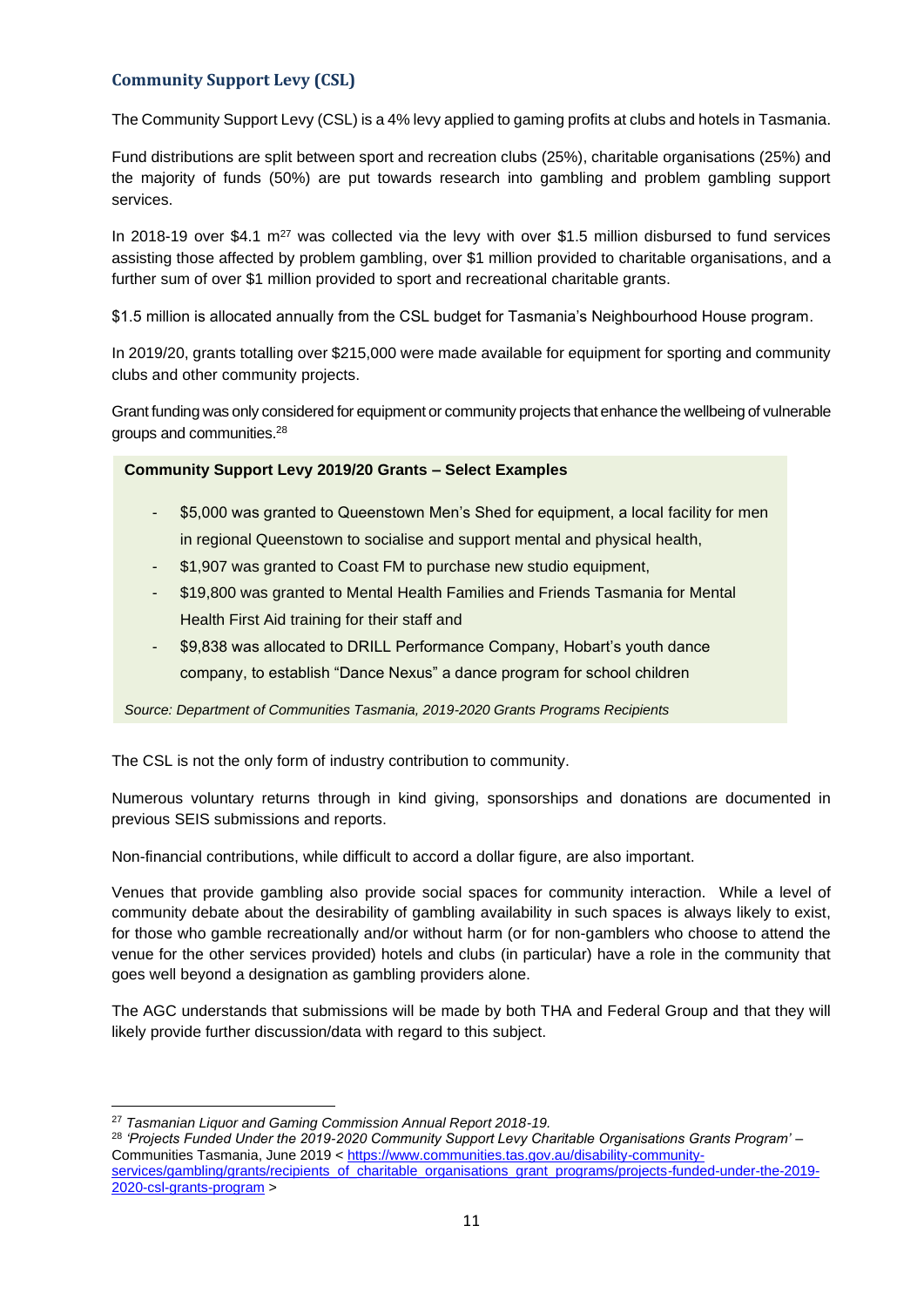#### <span id="page-12-0"></span>**Employment**

#### <span id="page-12-1"></span>*Gaming Venues*

Employment is another key indicator of the social and economic benefit arising from gambling but remains difficult to measure accurately.

Throughout Australia, employment data regarding the gambling industries is rarely made available in any regular, comprehensive or reliable manner.

Inquiry regarding the quantum of employment generated by the gambling industries has led over the years to the commission of industry funded survey reports generated by independent analysts (usually published on an ad hoc basis)<sup>29</sup> and, as has occurred in the Tasmanian environment (where the SEIS is one of the few ongoing sources of reporting on this matter) to a number of analyses of varying methodology that have provided a series of shrinking estimates, (usually focused solely on employment in the EGM sector).

In the Tasmanian context for example:

• One report sought to gauge employment using nationwide figures published by the ABS and apportioning FTEs in line with Tasmania's 1.57% share of the national economy (a method likely to be, at best, inaccurate and possibly misleading); 30

and

• In 2017 Mangan estimated employment linked directly to the operation of gaming machines by comparing an average wage paid to gaming machine takings. This analysis came to a conclusion of approximately 200 FTE – a figure some 17% less than the total provided by the Fourth SEIS for EGM Operators alone (which used an analysis informed by consultation and calculated a total of 371 FTEs for Hotel and Club employment once Management, Keno, EGM technicians and Network Gaming were taken into account). 31

Complicating factors in the generation of employment data for gaming venues include that:

- In the hotel/club sector employee duties are often split between gaming and roles associated with other hospitality functions; and
- Employment and shift allocations may fluctuate based on the characteristics of the venue including with regard to opening hours, business demands and venue size.<sup>32</sup>

While completed some time ago, a report by Price Waterhouse Coopers ("PWC") for the Australian Hotels Association still represents one of the largest survey studies of that industry sector<sup>33</sup> and provides some insights into employment in the Tasmanian hotel sector.

<sup>29</sup> See for example PriceWaterhouseCoopers (2009), *Australian Hotels: More than Just A Drink and A Flutter*, Australian Hotels Association (National); PriceWaterhouseCoopers (2018) *Australian Hotels Association 2018 Member Survey Results and Findings*; Australia Hotels Association (National).South Australian Centre for Economic Studies (2016), *Economic Contribution of the Hotel Industry in South Australia*, Australian Hotels Association (SA) and The Centre for International Economics (2018), *Economic Contribution of the Australian Gaming Machine Industry*, Gaming Technologies Association.

<sup>30</sup> Minshull, L. and Browne, B. (2017), *Gambling on the future: Do poker machines represent a net gain or loss to the Tasmanian economy*?, The Australia Institute.

<sup>31</sup> Mangan, J. (2017) *Removing poker machines from hotels and clubs in Tasmania: Economic considerations*, University of Queensland. This methodology is similar to that used in a more recent report by Minshull, L. and Browne, B. (2020) *Tasmania can't afford a bet on the pokies,* The Australia Institute.

<sup>&</sup>lt;sup>32</sup> The Centre for International Economics (2018) *Economic Contribution of the Australian Gaming Machine Industry*, Gaming Technologies Association.

<sup>33</sup> Sampling for this survey included 60 hotels in Tasmania in both metropolitan and regional areas and both with and without EGMs.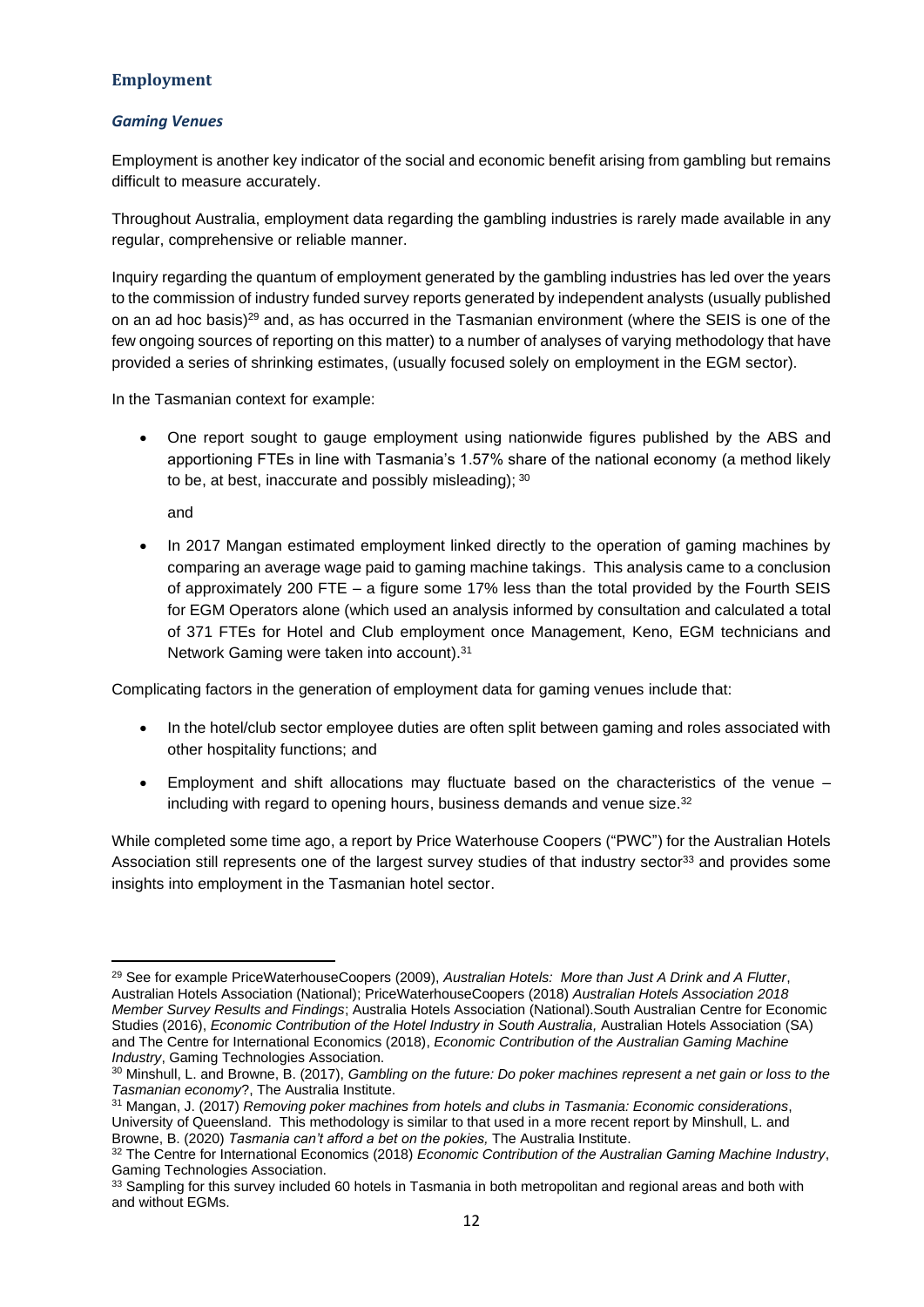The PWC report expressed reservations concerning ABS survey data.<sup>34</sup> Much as is noted in the Fourth SEIS, ABS series reporting on gambling categorise workers based on their major role and as such do not include the contribution of people for which gaming is not their primary role.<sup>35</sup> This likely results in underestimates in ABS data series reporting on the sector.

Hotel staff often engage in multiple duties with some staff dedicated solely to gaming while other licensed staff work across the bar, the gaming room and the keno outlet etc... The industry is also highly casualised and, as a more recent national survey commissioned by the Australian Hotels Association found, employs a high percentage of women and those in the 25-44-year-old age group.<sup>36</sup>

Flexible employment structures are suited to the needs of the hotel industry. For example, hotels may require all of their permanent and casual staff to work on a Saturday night, but only one or two permanent staff to work during weekdays. The casual or part-time positions which the hotels offer, may often suit students looking for work outside their studies, or full-time workers looking to earn additional income. The industry therefore plays a vital role in providing casual employment to persons balancing other commitments.<sup>37</sup>

The 2009 national survey by PWC found, overall, that hotels with gaming in Tasmania had approximately 21 FTEs while those without had 12.2 FTEs. It is understood that these numbers do not relate to gaming staff alone (and may have been skewed by a proportion of responses from larger venues leading to overestimate) but as mentioned previously, the composition of the industry has not changed markedly in over a decade.

Likely a true figure lies somewhere between comprehensive industry survey data of this nature and the lower figures reported by the ABS.

#### *The Value of Headcounts – A Limited Case Study*

By way of illustration, the AGC has recently been provided with some simple employment data from five Tasmanian member venues of varying size and staffing requirements in the Hotel sector. The data relates to the week ending 11 October 2020, when the total workforce in these properties included 114 people:

- 37 Salaried employees
- 3 Full-Time employees
- 9 Part-Time employees
- 65 Casual employees

Given restrictions in place at the time it is likely that these numbers are lesser than would ordinarily be the case.

Data provided by the Tasmanian government considered in conjunction with these figures can provide some insights into overall employment (by headcount) in Tasmanian hotel venues.

Applying the average of the employees in the sample group (22.8) in total and by role profile against the 72 venues with Keno, EGMs and TAB facilities in the state provides an estimate of approximately 1,650 people employed in these venues in Tasmania alone.

If an average is applied to venues with EGM's (93) the estimate of those employed is over 2,100.

<sup>34</sup> PriceWaterhouseCoopers (2009), *Australian Hotels: More than Just A Drink and A Flutter,* Australian Hotels Association (National) pp 6-7. While this comment refers to previous releases (chiefly the now discontinued *ABS 8687.0 Clubs, Pubs, Taverns and Bars in Australia* last undertaken in the 2004-05 period) it may apply equally to ABS Census figures.

35 ACIL Allen Consulting, Deakin University, Central Queensland University and the Social Research Centre (2017) *Fourth Social and Economic Impact Study of Gambling in Tasmania (2017): Volume 1 Gambling Industry Trends and Impacts*, Tasmanian Department of Treasury and Finance p55.

<sup>36</sup> PriceWaterhouseCoopers (2018) *Australian Hotels Association 2018 Member Survey Results and Findings*, Australia Hotels Association (National).

<sup>37</sup> PriceWaterhouseCoopers (2009) Op Cit.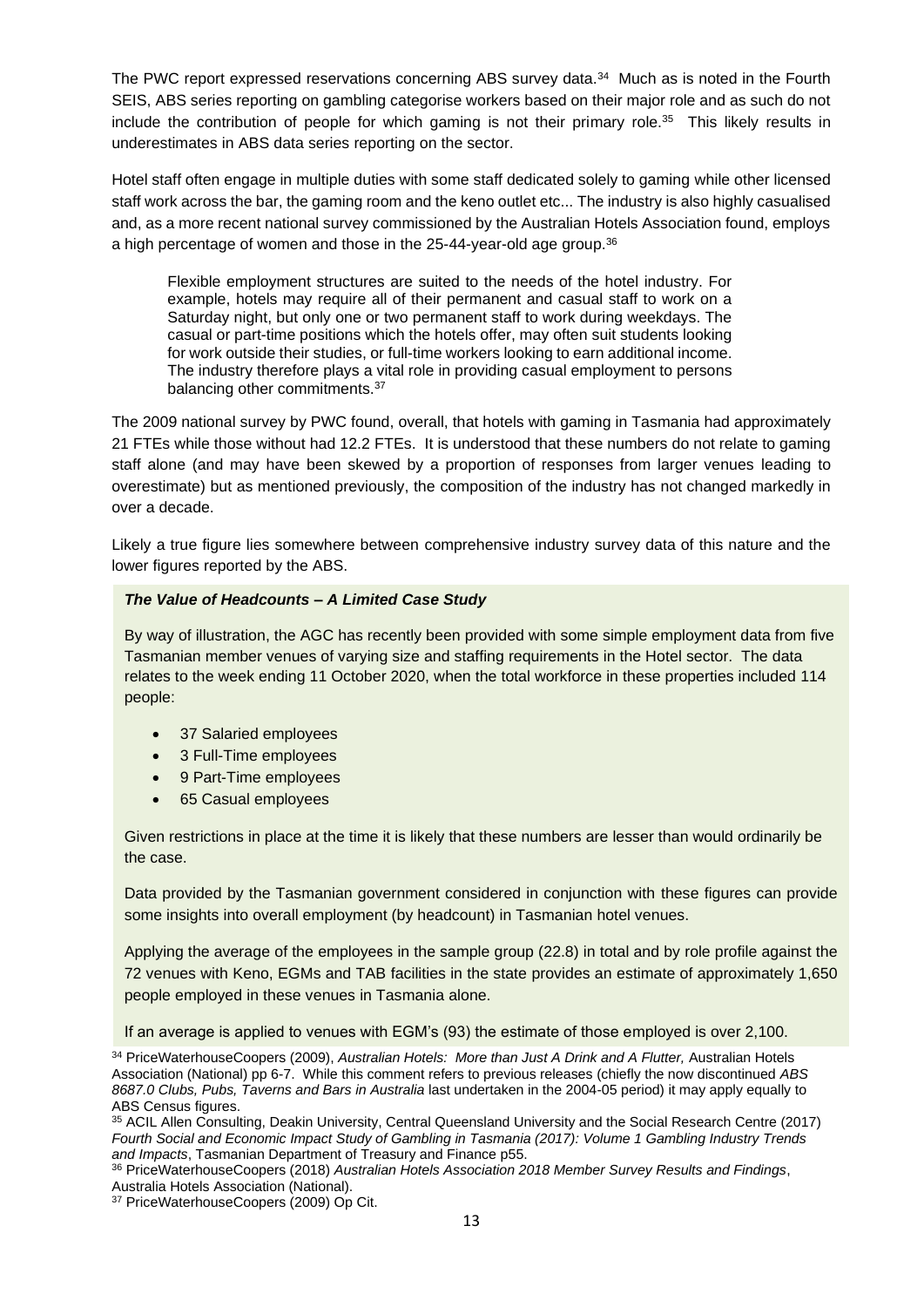| <b>Total Pubs, Clubs &amp; Hotels (Gaming Facilities)</b> | 151 |
|-----------------------------------------------------------|-----|
| - Total with Keno                                         | 151 |
| - Total with EGM's                                        | 93  |
| - Total with TAB Facilities                               | -98 |
| - Total with Keno, EGM's & TAB                            | 72  |

*(Source: Department of Treasury and Finance, Liquor and Gaming, Tasmania)*

| <b>Estimated Hotel Employees in Venues with Keno, EGM's &amp; TAB (72)</b> | 1,642 |
|----------------------------------------------------------------------------|-------|
| - Total Salary/Full Time                                                   | 576   |
| I - Total Part Time                                                        | 130   |
| - Total Casual                                                             | 936   |

| <b>Estimated Hotel Employees in Venues with EGM's (93)</b> | 2.120 |
|------------------------------------------------------------|-------|
| - Total Salary/Full Time                                   | 744   |
| - Total Part Time                                          | 167   |
| I - Total Casual                                           | 1.209 |

Such a straightforward calculation admittedly makes several assumptions regarding venue size, total hospitality offer and staffing requirements, but it is perhaps worth viewing in context with previous SEIS employment estimates:

- The 2008 SEIS estimated approximately **4,000** people employed in venues that offer gaming facilities plus those in the racing and wagering industry.
- In 2012 the Second SEIS found that "up to **4,780** people" are directly employed in the gaming industry acknowledging that many of these may have mixed roles, such as bar service in addition to gaming.
- The 2015 the Third SEIS found **4,061** people employed in Tasmania's gaming industry, "with the majority (94%) employed in gaming, casinos and race wagering".

The Fourth SEIS completed in 2017 was somewhat of a departure from previous estimates provided with regard to employment in Tasmania. It presented data primarily on full-time equivalent (FTE) roles linked directly to gaming with an estimate of **1,135**<sup>38</sup> FTE.

FTE is certainly an important economic indicator, but a headcount remains illustrative of the extent of employment provided by the industry within the community.

Those requiring and preferring flexible work – including those balancing parental duties with work, full or part-time university students and semi-retired individuals make up a large percentage of the part-time and casual workforce.

A mix of duties on shift may not be readily separated out for statistical purposes, but the value of any role in total benefits employees and adds again to their purchasing power within the economy.

<sup>38</sup> ACIL Allen Consulting, Deakin University, Central Queensland University and the Social Research Centre (2017), *Fourth Social and Economic Impact Study of Gambling in Tasmania (2017): Volume 2 Prevalence Survey*, Tasmanian Department of Treasury and Finance.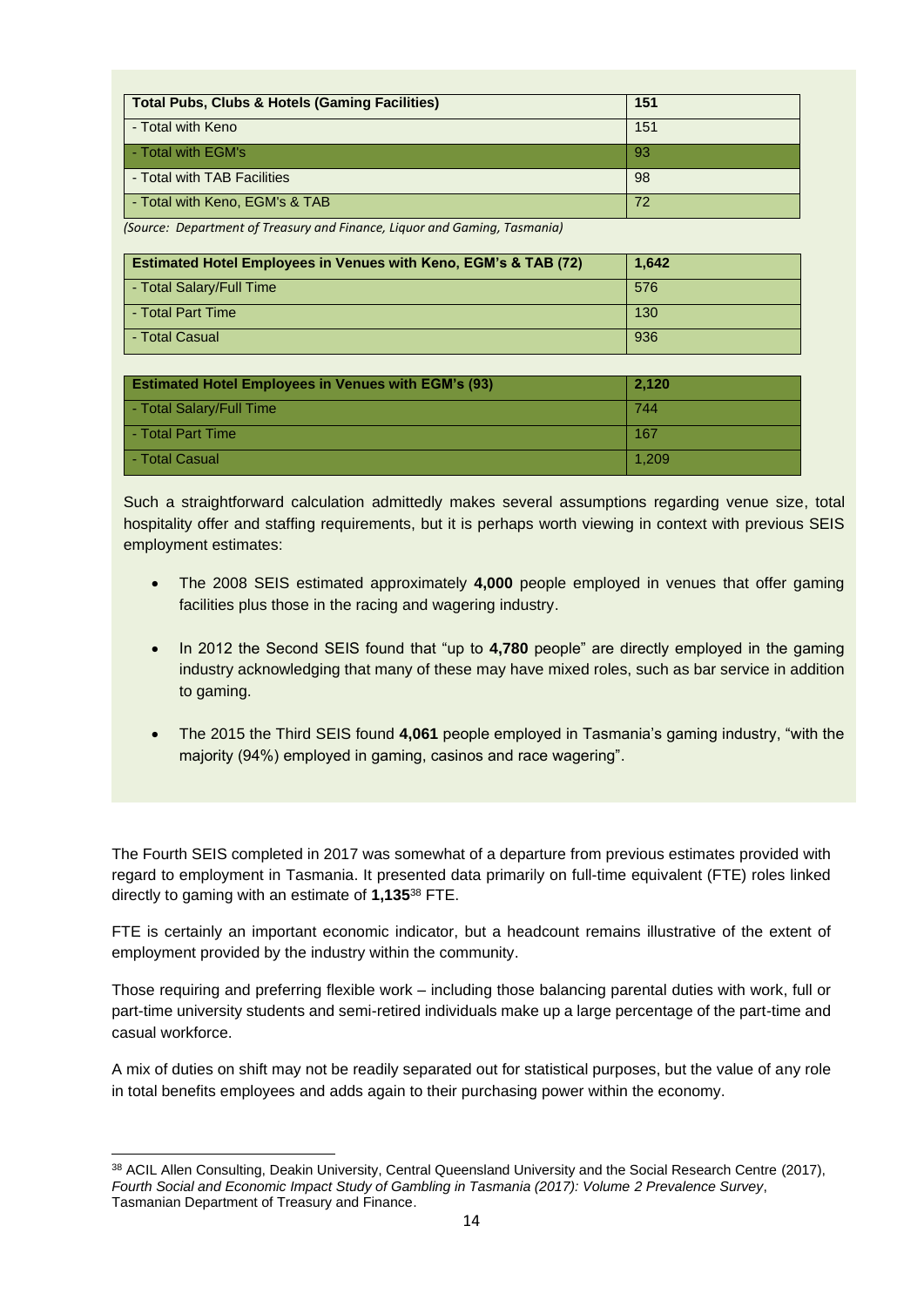Further, the mental health, financial and cultural benefits of employment, regardless of how many hours worked per week, remain of importance, and perhaps of ever-increasing importance, in the current climate.

The broader contribution associated with every person employed (directly or indirectly) by the gaming industry should be considered when weighing benefits against costs associated with gambling.

Both Federal Group and THA are likely to provide further employment data for consideration to the SEIS.

#### <span id="page-15-0"></span>*Wagering*

The wagering (racing and sports betting) sector also contributes directly to this sphere. Tabcorp, a member of the AGC, have reported a workforce of 50 direct employees in Tasmania,<sup>39</sup> while industries closely interconnected with wagering create even greater scope for employment.

For example, in August 2020, the Minister for Racing in Tasmania announced that there are 5,000 people directly participating in the Tasmanian racing industry.<sup>40</sup>

# <span id="page-15-1"></span>**The Economic Impacts of COVID-19**

Much as any other hospitality focussed industry, land-based gambling venues have experienced significant negative impact from the spread of COVID-19.

All gaming in Tasmania was suspended from 23 March to late June 2020, causing unprecedented disruption to businesses and employees alike.

The state's largest provider, Federal Group, announced at the commencement of the lockdowns that 1,500 Tasmanian jobs would be impacted by stand downs as a direct result of venue closures during the pandemic. 41

Similarly, all Tasmanian racing codes were suspended from March to May 2020 (Tasmania was the only jurisdiction in Australia to suspend all racing for several weeks at the height of the pandemic) and both Australian and International sport encountered periods of suspension or restriction.

In Tasmania at time of writing, public health restrictions place a limit of 250 people per indoor space and there may be no more than one person per two square metres indoors.

Retail TAB venues currently operate with a limit of one person per two square metres with 1.5m social distancing in place. 42

Associated business operations including restaurants, bistros accommodation and other tourism and leisure options are also impacted with many not yet able to operate in full.

The impact of the complete suspension of both international and domestic tourism in Australia (the latter only now being lifted to some degree in Tasmania) due to COVID-19 has also been particularly significant.

Tasmania is the second most reliant jurisdiction in Australia on domestic and international tourism – revenues that make up over 10% of the state's GSP.<sup>43</sup>

<sup>39</sup> Information supplied by Tabcorp Holdings Limited (October 2020).

<sup>40</sup> Tasmanian Government, *'Further increase in stakes for Tasmanian Racing'* – Statement by Minister Howlett, August 16, 2020 < [http://www.premier.tas.gov.au/releases/further\\_increase\\_in\\_stakes\\_for\\_tasmanian\\_racing](http://www.premier.tas.gov.au/releases/further_increase_in_stakes_for_tasmanian_racing) > 41 .The Advocate 'Federal Group to stand down 1,800 employees' - 23 March 2020

[<sup>&</sup>lt;https://www.theadvocate.com.au/story/6692112/federal-group-to-stand-down-1800-employees>](https://www.theadvocate.com.au/story/6692112/federal-group-to-stand-down-1800-employees)

<sup>42</sup> 'Tasmanian Government, *Business Restrictions: Coronavirus* [< https://coronavirus.tas.gov.au/business-and](https://coronavirus.tas.gov.au/business-and-employees/business-restrictions)[employees/business-restrictions](https://coronavirus.tas.gov.au/business-and-employees/business-restrictions) >

<sup>&</sup>lt;sup>43</sup> Tourism Tasmania, *Tourism Fast Facts*, <[https://www.tourismtasmania.com.au/industry/facts>](https://www.tourismtasmania.com.au/industry/facts)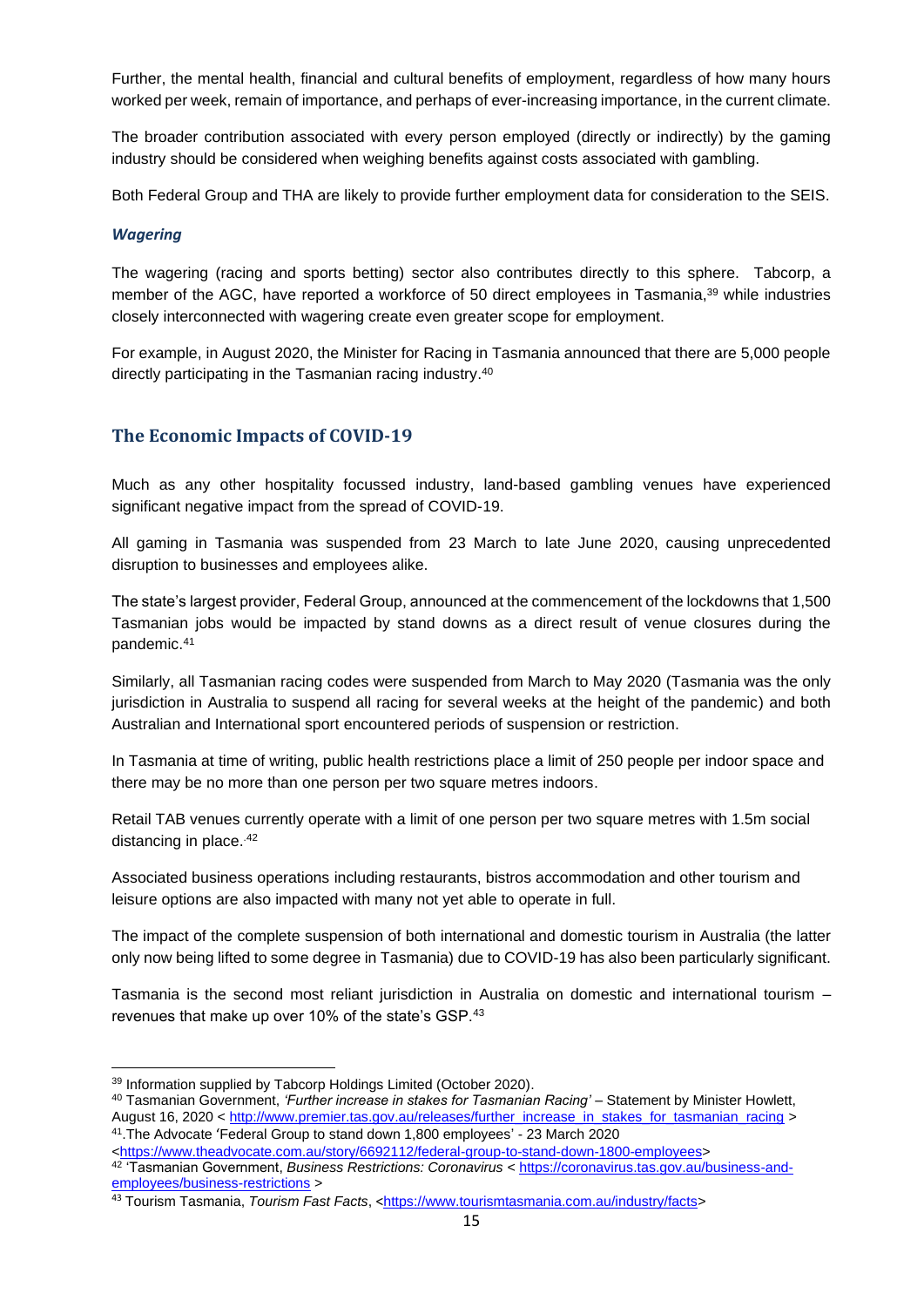The Tasmanian Department of Treasury and Finance advise in their Economic and Fiscal update for August 2020 that "while many of the public health measures have started to ease in Tasmania over the past two months, they continue to have an adverse impact on the economy, particularly on the retail, hospitality and tourism sectors". 44

Household consumption is expected by the Department to have reduced in 2019-20 and it is noted that consumer activity will remain dampened well into 2020-21, with consumer confidence expected to remain low for some time to come.<sup>45</sup>

With regard to employment the Department have noted it likely that:

"the full impact of the pandemic and associated measures are not apparent in Tasmania's official labour market statistics due to a range of factors, but most notably due to the impact of the Australian Government's JobKeeper and JobSeeker initiatives. JobKeeper has kept some people who would otherwise be considered unemployed, categorised as employed by the ABS. The change to mutual obligations for JobSeeker has resulted in some unemployed people also being classified as not in the labour force. It is estimated that Tasmania's 'effective' unemployment rate would have been approximately 11 per cent in June 2020".<sup>46</sup>

A commendable level of support has been forthcoming from Government at both Federal and state level throughout the pandemic to assist Tasmanian businesses, employees and communities through this very difficult time. Industry have played their part also.

In Tasmania industry efforts to support employees beyond those initiatives created by Government have included:

- access to leave provisions and counselling;
- movement of those unable to work in their customary roles to other permitted duties (including cleaning/hygiene teams); and
- ongoing support for workers not able to access Federal support initiatives.

# <span id="page-16-0"></span>*Activity post lockdown*

There has been a degree of recent comment regarding the emergence of the industry in the earlier months following lockdown and the subsequent increase seen in expenditure in some jurisdictions.<sup>47</sup>

In Tasmania, Department of Treasury and Finance statistics for September 2020 show increase for EGM expenditure over the July, August and September months (an increase of 26%, 20% and 23% on the same months in the previous year, respectively).

However, the AGC would note that any increase over recent months should be held in balance with zero expenditure in April and May 2020 as well as significantly decreased expenditure in March 2020 (when expenditure showed a decrease of 36.9% on the previous year) and June 2020 (when expenditure showed a decrease of 80.4% on the previous year).

If comparing the relevant period of COVID-19 impact with the same period in the previous year (March to September) Tasmanian EGM expenditure is -33.4%.

<sup>44</sup> Tasmanian Department of Treasury and Finance, *Economic and Fiscal Update Report - August 2020* p6  $45$  Ibid p 7

<sup>46</sup> Ibid p 9

<sup>47</sup> Increases in expenditure have been reported in Queensland, NSW and Tasmania to date. *Tasmanian Pokie Machine Losses Continue to SkyRocket"* Andrew Wilkie MP, Media Release 23 October 2020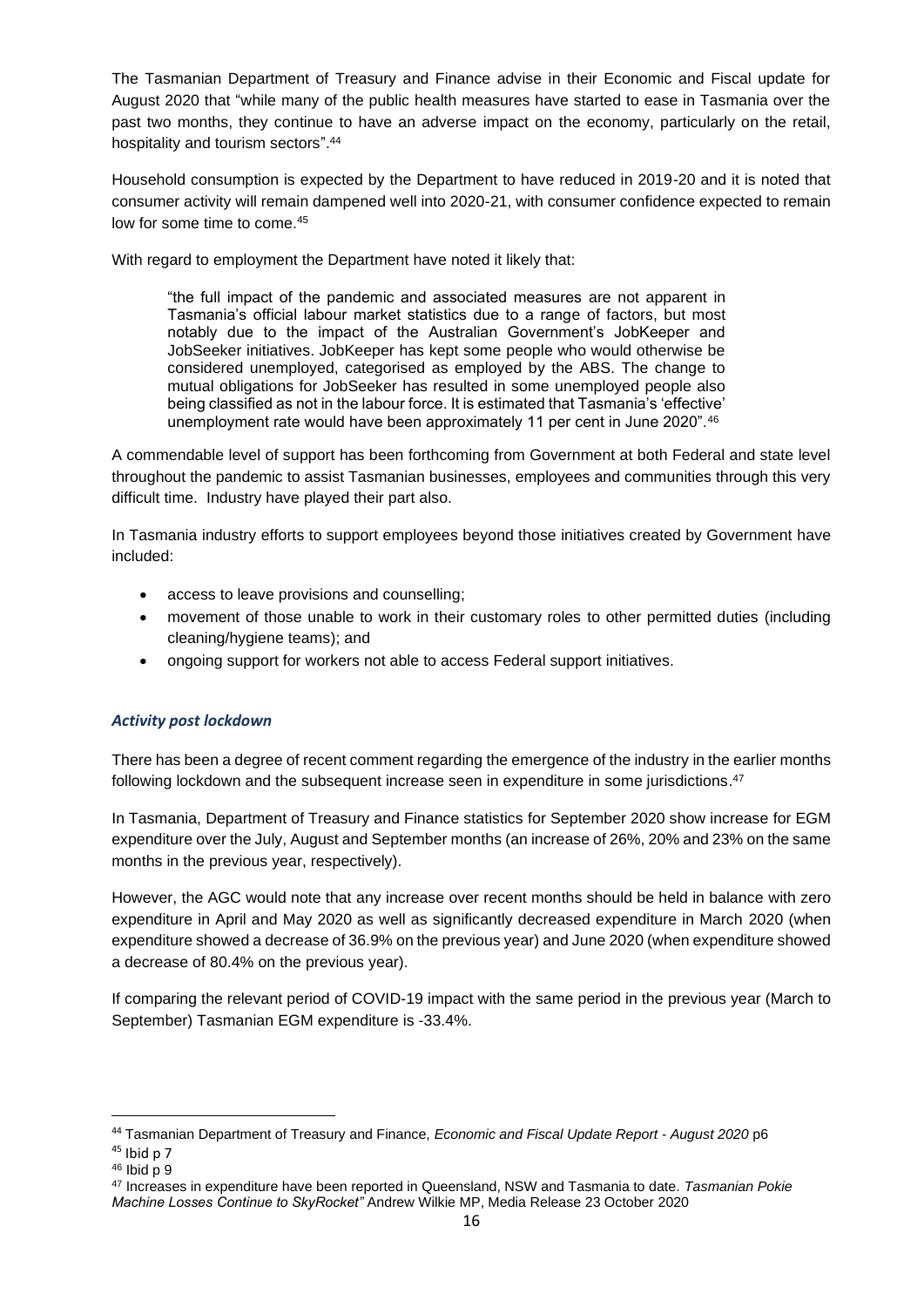The impacts of COVID-19 will also be discussed further in this submission on harm minimisation considerations.

From a purely economic standpoint it remains likely that, in the longer term, current expenditure increases are an anomaly - a bubble that will deflate as discretionary funds saved over the lockdown period diminish.

There will also likely be much broader contractions in consumer spending (both in gambling and more generally) as Federal Government measures instituted to maintain income are reduced and eventually removed.

In the short term it is perhaps understandable that after a period of lockdown (with the social isolation entailed) that a greater number of consumers may be prompted to attend available Tasmanian social settings and engage in a range of recreational activities unavailable for quite some time.

It is also possible that gaming may have taken the place of other entertainment options, travel and leisure choices that remain unavailable (with border restrictions and other limitations still in place).

Longer-term, impacts of the pandemic upon consumers, gambling expenditure and gambling participation levels largely remain to be seen.

The business and social environment is also changing in a manner that will likely affect the industry. For instance:

• Cashless and online transactions are for many businesses (and consumers) becoming the new norm,

and

• For some demographics - particularly those in older age brackets and/or those more concerned about or more susceptible to infection, the current absence of any vaccine means that places of social gathering may become much less attractive destinations.

In short, COVID-19 has restricted movement, hastened acceptance and use of online transactions, and impacted the psyche and usual behaviours of the entire population.

Ongoing changes to the gambling environment are likely to follow over many months more.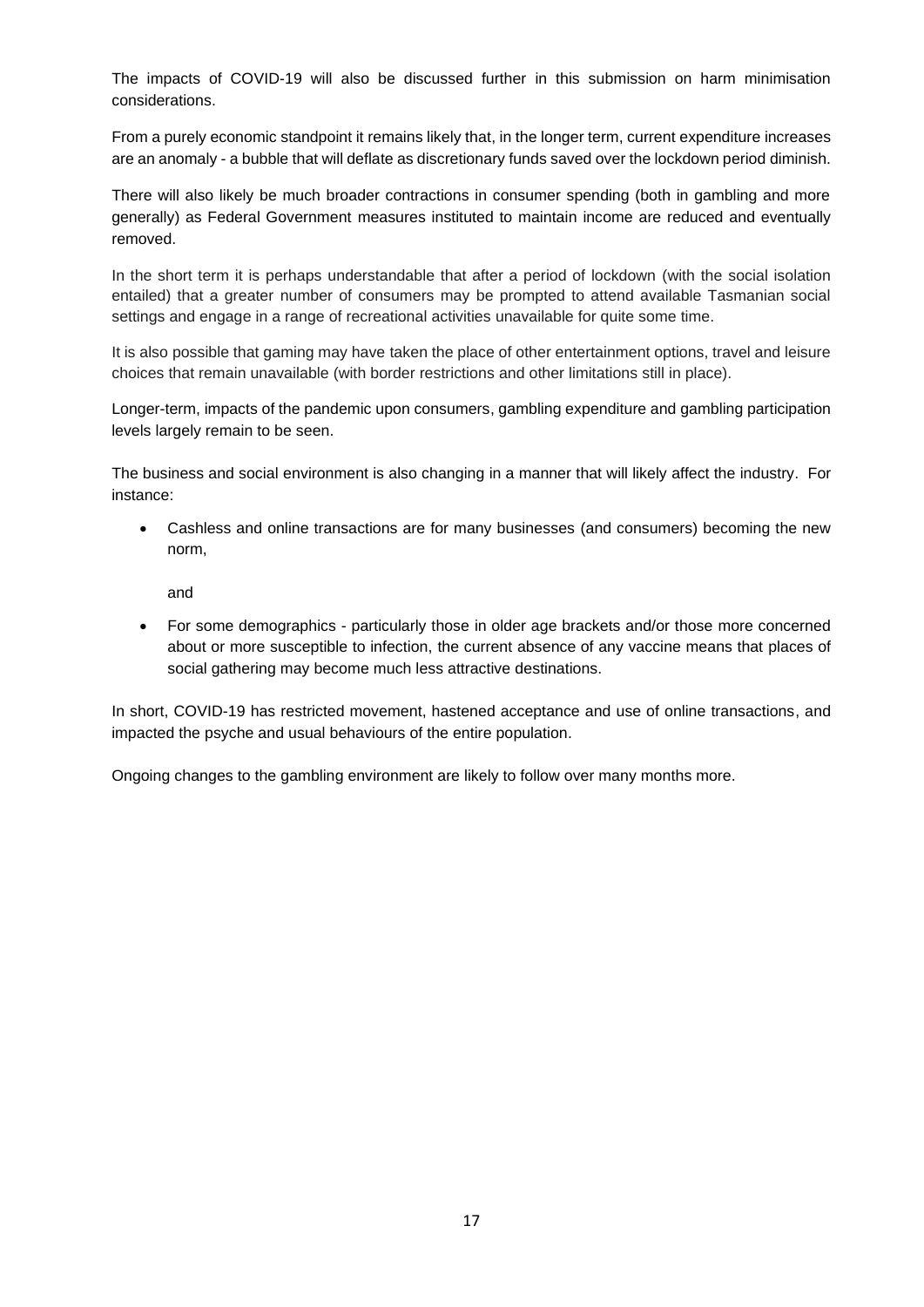# <span id="page-18-0"></span>**Harm Minimisation in Tasmania and COVID-19**

Harm minimisation has been at the forefront of Tasmanian discussions of gambling for some time.

The positive contributions to consumer enjoyment, employment and the economy mentioned previously in this submission are juxtaposed with a very clear understanding on the part of the AGC that while the greatest number of Tasmanians were found to be either "non gamblers" or "non problem gamblers" in the 2017 prevalence survey, a relatively small but significant proportion of the population do experience problems associated with their gambling activity.

The problems experienced may range in severity, but have the capacity to impact on financial, psychological, social and familial well-being.

Tasmania at the time of the last prevalence survey was home to a similar (nominally lesser) proportion of those experiencing more severe problems with gambling (PGSI 8+) than in in other states and territories, while the number of those in the moderate risk PGSI category were at the lower end of the scale of results from other jurisdictions.

<span id="page-18-1"></span>

|                                    |  |  |  | Table 2: Problem Gambling Severity Index Estimates by Australian State/Territory (most recent |  |
|------------------------------------|--|--|--|-----------------------------------------------------------------------------------------------|--|
| published estimates) <sup>48</sup> |  |  |  |                                                                                               |  |

|            | Year | <b>Sample</b> | <b>Non</b><br>gambling<br>$\frac{9}{6}$ | <b>Non</b><br>problem<br>gambling<br>(%) | Low<br>risk<br>(%) | <b>Mode</b><br>rate<br><b>Risk</b><br>(%) | <b>Problem</b><br><b>Gambling</b><br>$(\%)$ | <b>Mode</b>             |
|------------|------|---------------|-----------------------------------------|------------------------------------------|--------------------|-------------------------------------------|---------------------------------------------|-------------------------|
| <b>ACT</b> | 2019 | 10.000        | 40.0                                    | 49.6                                     | 7.0                | 2.5                                       | 0.8                                         | Mobile/Landline (70/30) |
| <b>NSW</b> | 2019 | 10.012        | 46.7                                    | 42.9                                     | 6.6                | 2.8                                       | 1.0                                         | Mobile/Landline (70/30  |
| <b>NT</b>  | 2015 | 4.945         | 24.0                                    | 64.3                                     | 8.1                | 2.9                                       | 0.7                                         | Mobile/Landline (24/76) |
| <b>QLD</b> | 2017 | 15.000        | 29.2                                    | 61.4                                     | 6.4                | $2.5\,$                                   | 0.5                                         | Mobile/Landline         |
| <b>SA</b>  | 2018 | 20.017        | 35.3                                    | 57.2                                     | 4.6                | 2.2                                       | 0.7                                         | Mobile/Landline (50/50) |
| <b>TAS</b> | 2017 | 5.000         | 41.5                                    | 51.8                                     | 4.8                | 1.4                                       | 0.6                                         | Mobile/Landline (50/50) |
| <b>VIC</b> | 2019 | 10.638        | 31.0                                    | 59.2                                     | 6.7                | 2.4                                       | 0.7                                         | Mobile/Landline (50/50) |

*Note: Some caution is advised in comparisons. Although all surveys included used the PGSI, there was some variation in the possible responses to PGSI questions, the survey mode and the time periods in which the surveys were conducted.*

Tasmanian policy makers, regulatory authorities and industry bodies have acted consistently over the years to ensure that there is in place an extensive suite of harm minimisation initiatives and gambling controls that seek to prevent gambling related problems, minimise the harms that may arise and provide means by which those experiencing issues related to their gambling may be alerted to and directed towards helpful treatment options.

While making no judgment on the efficacy of individual measures<sup>49</sup> the 2017 "Stenning" report on this subject noted of the controls in place that a significant proportion "appear to be more comprehensive in their coverage and more stringent than those in the other jurisdictions analysed".<sup>50</sup>

Further regulatory controls have since been added subsequent to the 2017 *Review of the Tasmanian Mandatory Code of Conduct.*

<sup>48</sup> Sourced from Paterson, M., Leslie, P., Taylor, M. (2019), *ACT Gambling Survey 2019,* ACT Gambling and Racing Commission with updates to data for NSW and Victoria taken from Browne, M. et al (2019), *NSW Gambling Survey (2019)*, NSW Responsible Gambling Fund and Rockloff, M. et al (2020), *Victorian population gambling and health study 2018–2019,* Victorian Responsible Gambling Foundation, Melbourne.

<sup>49</sup> As has been noted in the NSW environment, "Currently, the outcome of responsible gambling strategies are assessed in the aggregate by measuring shifts in the number of identified cases within the population under study. Under these circumstances it becomes difficult to disentangle the effects of one strategy in the context of multiple concurrent strategies" Blaszczynski et al (2015), *Gambling Harm Minimisation Report*, NSW Government Department of Trade & Investment Office of Liquor, Gambling and Racing p25

<sup>50</sup> Stenning and Associates (2017), *Contemporary gambling harm minimisation policies and initiatives,* Tasmanian Liquor and Gaming Commission p v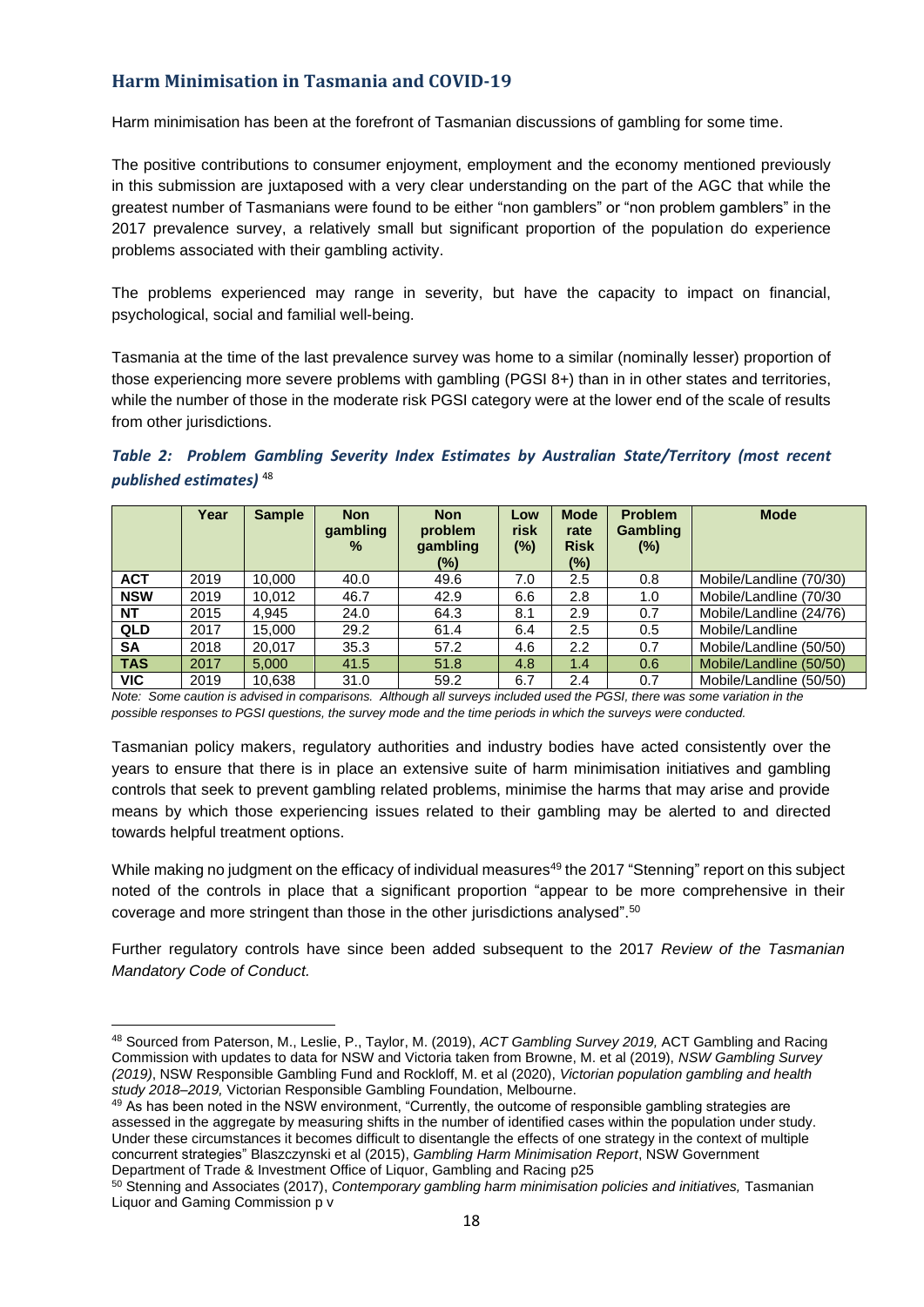

<span id="page-19-0"></span>Tasmanian hotel/club venues today have some of the strictest restrictions in Australia particularly with regard to:

- Access to cash in venue (with no ATMs on premise and a strict withdrawal limit of \$200 per day); and
- Strict prohibitions on the service of food and alcohol to those playing EGMs,

Additionally, Tasmanian EGMs are subject to number of further restrictions that are not replicated in other states/territories. The Tasmanian Appendix to the Gaming Machine National Standard states explicitly that the standards applicable "may well be in excess of those in other jurisdictions." 51

<sup>51</sup> *Australian and New Zealand Gaming Machine National Standard – Tasmanian Appendix Version 10.8* pTI5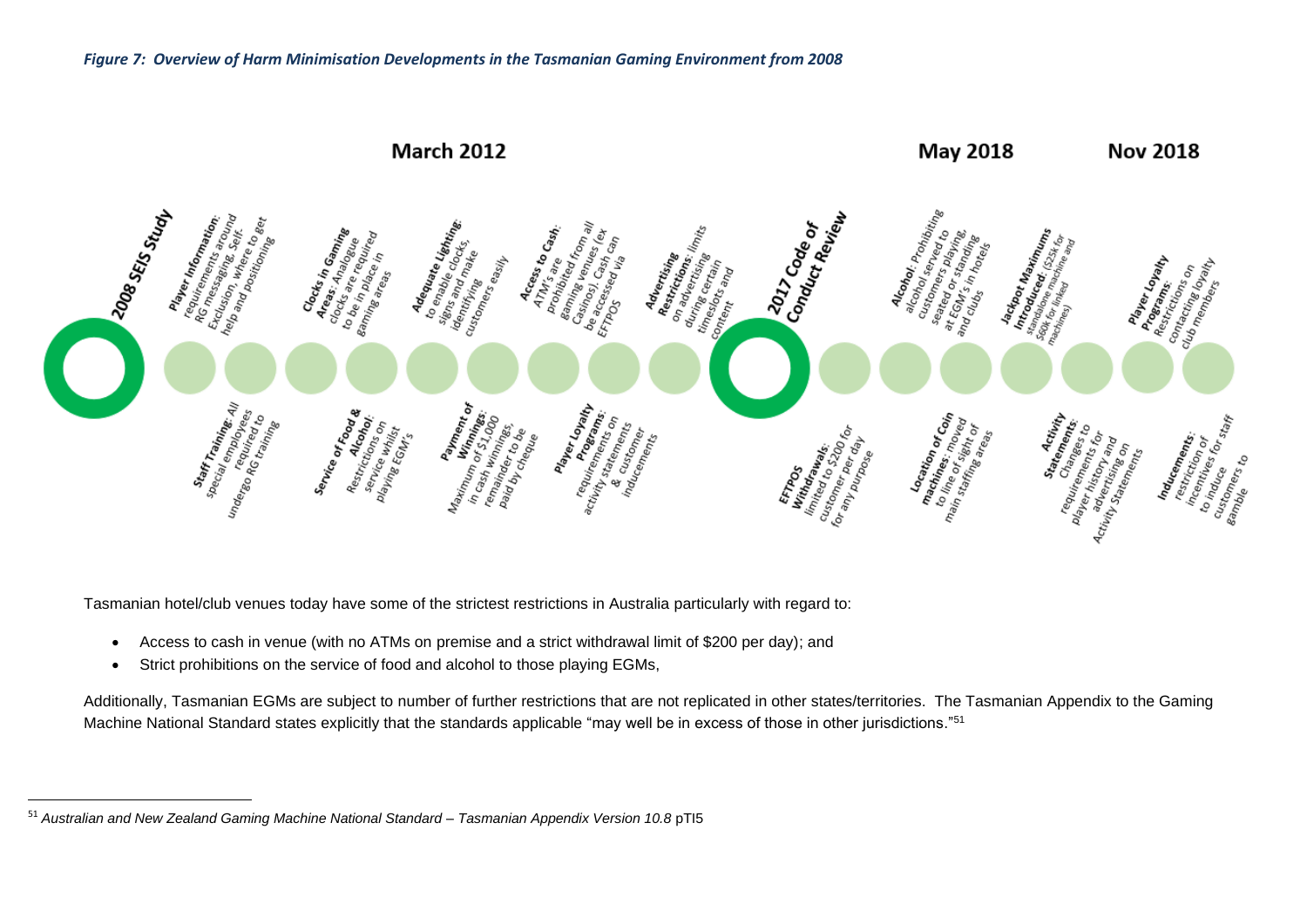These additional EGM restrictions in place include:

- A prohibition on Bank Note Acceptors (applicable to EGMs in hotel and clubs Tasmania is now the only state where this restriction is in force);
- Provision of Player Information Displays ("PIDs" only elsewhere available in Victoria);
- A prohibition on EGM games that require further credits to be bet to access additional features or multiple feature games within a feature; and
- Close regulatory scrutiny of audible affirmations where the net win of any play is less than the total credits bet as well as prohibition on "congratulatory" messages with regard to these events.<sup>52</sup>

Tasmania, much as most states and territories, requires staff training in the responsible conduct of gambling with a focus on identification of behaviour indicative of problematic play<sup>53</sup> and moved, before a number of other jurisdictions, to implement a centralised self-exclusion process with an online portal, access to third party exclusion for families and affected others and provision for venue-initiated exclusion. 54

While self-exclusion numbers reported by the Tasmanian Gambling Exclusion Scheme have reduced over recent years, venue-initiated exclusions have risen significantly per annum since 2017. 55

As well as a focus on gaming, and in particular on EGM harm minimisation measures, in the Tasmanian environment, the state has joined with other jurisdictions in instituting the National Consumer Protection Framework for Online Gambling.

Alongside adherence to the Tasmanian Mandatory Code of Conduct, harm minimisation actions undertaken by wagering and lotteries providers include:

- Tabcorp's dedicated microsite "TAB Assist" which offers information resources, a range of tools to assist customers in setting and maintaining limits on their wagering spend, and information about self-exclusion and counselling services. 56
- The Lott's "Play Responsibly" program for lotteries which allows online lottery players (the largest online demographic in Tasmania) to set spend limits, self-exclude from online play and opt out of marketing communications. (Retail players may also cancel card memberships and unsubscribe from direct messaging). <sup>57</sup>

This submission does not intend to canvas the range of other measures advocated over time in Tasmania (a number of which, such as debate on bet limits, have been the subject of previous AGC submissions to Federal Government inquiries).

Rather, we would note that as a number of Australian governments continue to review their policy settings with regard to gambling and, as technology continues to play an increasing role in the global harm minimisation discussion, there is a likelihood that technology will play a larger role in the long term future Tasmanian harm minimisation environment also. For example:

In South Australia Facial Recognition Technologies (FRT) are being instituted as part of a package of reforms; 58

<sup>52</sup> *Australian and New Zealand Gaming Machine National Standard – Tasmanian Appendix Version 10.8*

<sup>53</sup> Tasmanian Department of Treasury and Finance, *Responsible Conduct of Gambling,*

[<sup>&</sup>lt;https://www.treasury.tas.gov.au/liquor-and-gaming/gambling/responsible-conduct-of-gambling>](https://www.treasury.tas.gov.au/liquor-and-gaming/gambling/responsible-conduct-of-gambling)

<sup>54</sup> Tasmanian Department of Treasury and Finance, *Tasmanian Gambling Exclusion Scheme* [<https://www.treasury.tas.gov.au/liquor-and-gaming/gambling/reduce-harm-from-gambling/tasmanian-gambling-exclusion-](https://www.treasury.tas.gov.au/liquor-and-gaming/gambling/reduce-harm-from-gambling/tasmanian-gambling-exclusion-scheme)

[scheme>](https://www.treasury.tas.gov.au/liquor-and-gaming/gambling/reduce-harm-from-gambling/tasmanian-gambling-exclusion-scheme) <sup>55</sup> Tasmanian Department of Treasury and Finance, *Gaming and Wagering Industry Data*

[<sup>&</sup>lt;https://www.treasury.tas.gov.au/liquor-and-gaming/legislation-and-data/gambling-industry-data/gaming-and-wagering](https://www.treasury.tas.gov.au/liquor-and-gaming/legislation-and-data/gambling-industry-data/gaming-and-wagering-industry-data)[industry-data>](https://www.treasury.tas.gov.au/liquor-and-gaming/legislation-and-data/gambling-industry-data/gaming-and-wagering-industry-data)

<sup>56</sup> Tabcorp Holdings Limited, *TABAssist* [<https://responsiblegambling.tab.com.au/tab-assist>](https://responsiblegambling.tab.com.au/tab-assist)

<sup>&</sup>lt;sup>57</sup> The Lott, *Responsible Play* [<https://www.thelott.com/about/responsible-play>](https://www.thelott.com/about/responsible-play)

<sup>58</sup> South Australian Department of Consumer and Business Services [< https://www.cbs.sa.gov.au/gambling-reforms](https://www.cbs.sa.gov.au/gambling-reforms) >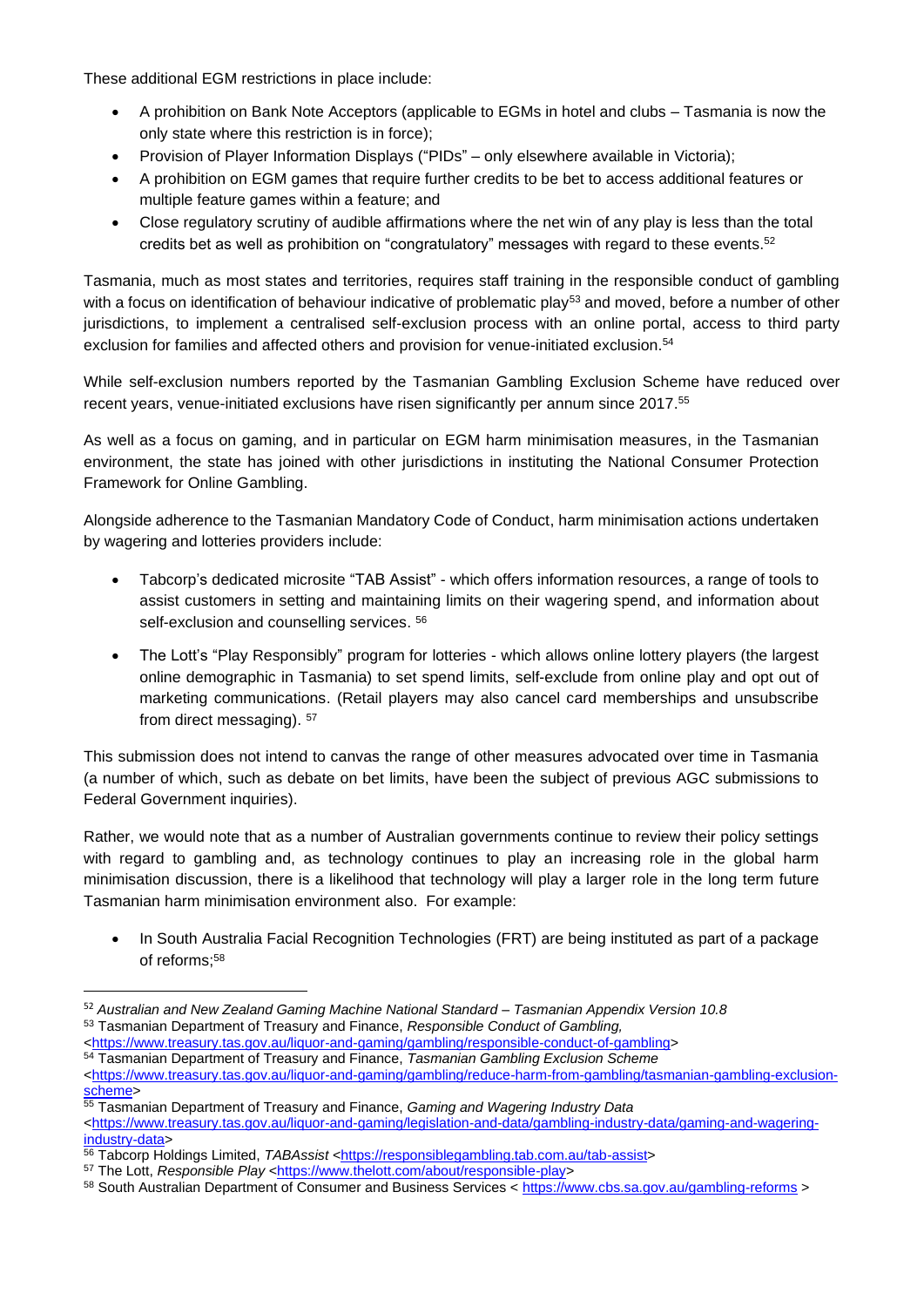and

• As digital transactions gain traction with consumers there is scope for discussion of how such payment systems may contribute to consumer protection efforts in gambling. 59

This latter matter is of particular relevance given the impacts of COVID-19. Consumers have been hastened to expect, and have become acclimatised to, contactless payment options.

Land-based businesses face some distinct disadvantages against digital competitors as technology, and mobile technologies advance. These same land-based businesses also have a strong suite of harm minimisation measures in place and an ability to respond directly to customer observations, interacting in a setting where the customer is physically present.

# <span id="page-21-0"></span>*Harm Minimisation - Considerations relevant to COVID-19*

With the caveat that research on gambling behaviours during COVID-19 is only just beginning to be published and there are no nationally representative studies available, preliminary results of one Australian study by the University of Sydney has noted that, for the majority of respondents, gambling expenditure reduced significantly over the lockdown period and most participants reported expecting to resume their normal gambling patterns post-shutdown. 60

The Australian Gambling Research Centre, while surveying a cohort more likely to be previously involved in online gambling, found a greater move towards maintenance or even increase of gambling activity during restrictions.<sup>61</sup>

While evidence to date is limited it appears that for a large proportion of consumers, lockdowns and restrictions were a period of significantly lesser expenditure. For others, isolation and stress, as well as familiarity with online access, are indicated as reasons for increased access, expenditure and heightened risk/problems during the lockdown period. 62

As previously noted, recent expenditure increases have also been seen post lockdown. While likely to represent, in the main, a short lived expression of pent-up demand for leisure activity and social gathering, understanding of what is occurring in the gambling environment in Australia both during, and as a result of COVID-19, is still evolving.

More broadly, the economic and other health impacts of COVID-19 are likely to engender higher rates of anxiety, depression uncertainty and financial stress that may endure within the community for some time.<sup>63</sup> As such, expanded, targeted information campaigns and resources should be considered more immediately to assist in preventing the incidence of problems with gambling related to COVID-19 stressors and furthering community awareness of the help and support services available. 64

<sup>59</sup> Gainsbury, S. and Blaszczynski, A. (2020), *Digital Gambling Payment Methods: Harm Minimisation Policy Considerations* [<https://doi.org/10.1089/glr2.2020.0015>](https://doi.org/10.1089/glr2.2020.0015)

<sup>60</sup> See Gainsbury et al (2020) *The Impact of COVID-19 on Gambling in Australia*, University of Sydney Gambling Research and Treatment Clinic [<https://www.sydney.edu.au/content/dam/corporate/documents/brain-and-mind](https://www.sydney.edu.au/content/dam/corporate/documents/brain-and-mind-centre/usyd-covid-gambling-research-report-aug-2020.pd)[centre/usyd-covid-gambling-research-report-aug-2020.pdf](https://www.sydney.edu.au/content/dam/corporate/documents/brain-and-mind-centre/usyd-covid-gambling-research-report-aug-2020.pd)> Noting that some increases were found for those at higher risk levels.

<sup>61</sup> See Jenkinson, R. et al (2020), *Gambling in Australia during COVID-19*, Australian Gambling Research Centre. Note that this survey had a high response rate from males (73%) and younger males aged 18-34 (56%) in particular. <sup>62</sup> Jenkinson, R. et al (2020), Op Cit.

<sup>63</sup> See for example Black Dog Institute (2020), *Mental Health Ramifications of COVID-19: The Australian context*  $\text{~chttp://www.blackdoginstitute.org.au/wp-content/uploads/2020/04/20200319\_covid19-evidence-and-}$ [reccomendations.pdf>](http://www.blackdoginstitute.org.au/wp-content/uploads/2020/04/20200319_covid19-evidence-and-reccomendations.pdf)

<sup>&</sup>lt;sup>64</sup> Tasmania has invested in the "Know Your Odds" campaign a multi-faceted information and education resource but the AGC has found little recent public reporting about this resource and/or its messaging activity and social media presence.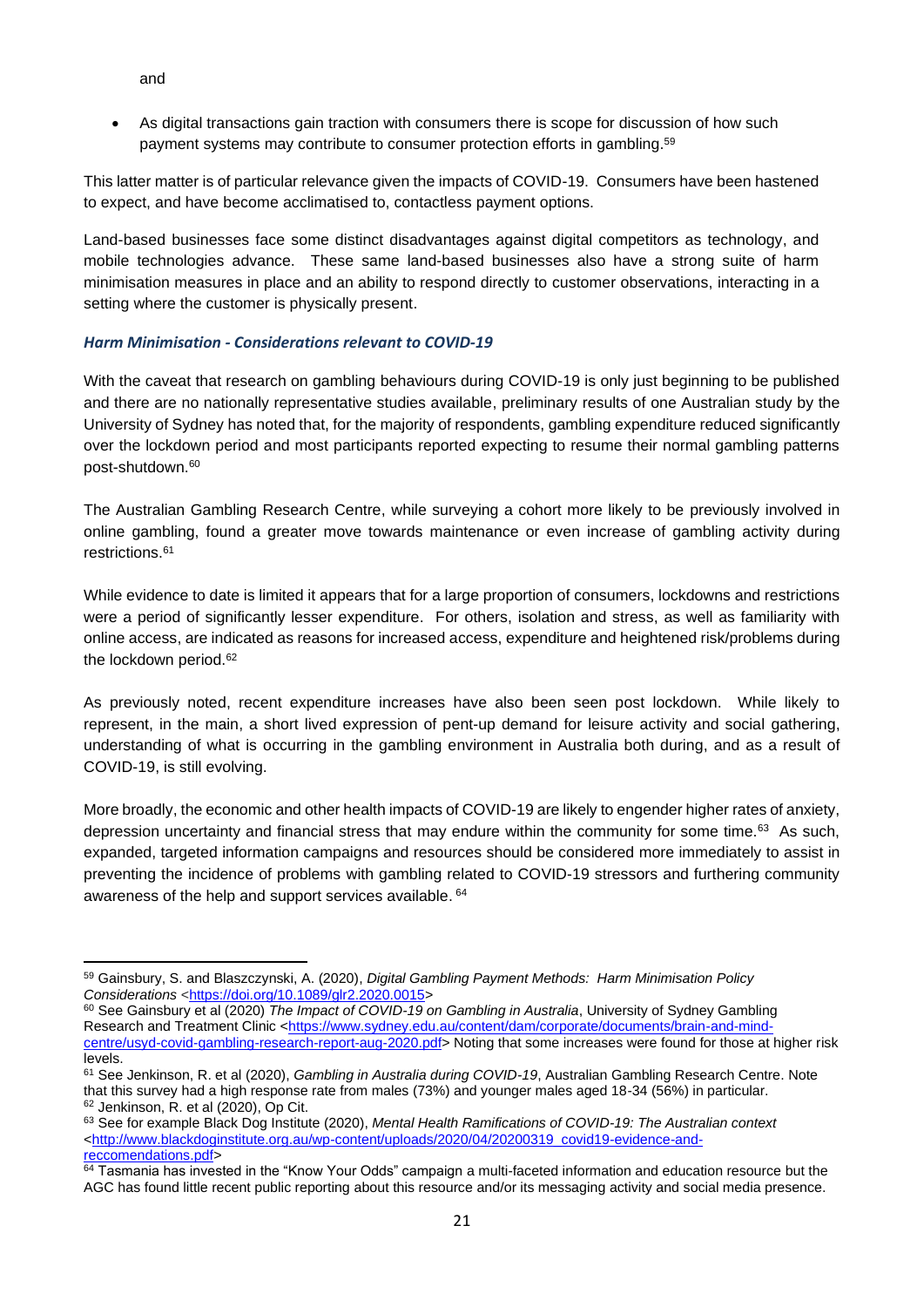Refresher training – or further training in mental health awareness - could also be considered for staff working at land-based venues.

It is well established that gambling related problems are highly comorbid with other health issues. Venue staff remain at the front line in hospitality managing the increased day to day requirements of health measures instituted to counteract the spread of COVID-19 as well as interacting daily with consumers across multiple points of interface.

Given the complex array of interpersonal and intrapersonal health issues that could emerge in the current climate, behaviours indicative of problems (whether linked to gambling or linked to the many stressors existing in the broader environment) suggest that enabling greater and earlier identification opportunities and access to integrated help services should be matter of ongoing priority.

Ultimately, however as noted in a 2018 NSW report:

The harm reduction framework for the future is one that prioritises excessive demand reduction at the individual level in light of new and emerging technologies that will make it increasingly difficult to impose regulations on gambling products. The view is held that strategies that aim to reduce or control the supply of gambling may become even less effective in a future world where technology and the internet provide boundless opportunities for gambling.<sup>65</sup>

# <span id="page-22-0"></span>**Conclusions**

The Fifth SEIS is being conducted in a unique environment when the changes that must be encompassed are more broad reaching and dynamic than have occurred at any time previously in the history of regulated gambling in Australia.

Prior to COVID-19 the gambling environment was already changing throughout Australia and, until such time as the broader economic environment stabilises and sufficient inquiry has been conducted, a great many unknowns will impact conclusions.

Tasmania has a long history of concerted action in harm minimisation with strong controls in place and an environment that has, over a period of many years, shown maturation in both expenditure and participation levels on most land-based forms but the broader harm minimisation environment is moving, as is society, towards a period where technology and will likely be at the core of both business sustainability and actions to further public health.

While the proportion of Tasmanians experiencing difficulties related to gambling remains, on current data, relatively small there are immediate actions in public health education messaging and training for staff that can be implemented to further assist those patronising venues during what remains an undoubtedly challenging period for all Australians.

The gambling industries in Tasmania are well aware of an ongoing imperative to continue to reduce and ameliorate the harms that are related to excessive gambling and remain an important economic contributor to Tasmania as a state, as well as the employers of a significant number of Tasmanians.

Given the diverse offer of Tasmanian businesses that provide gambling as part of the activities available on site and their role in the community, a socially responsible, vibrant hospitality industry is a vital contributor as the state begins the task of rebuilding a healthy economy and society in the post-pandemic world.

<sup>65</sup> Blaszczynski et al (2015), *Gambling Harm Minimisation Report*, NSW Government Department of Trade & Investment Office of Liquor, Gambling and Racing. p13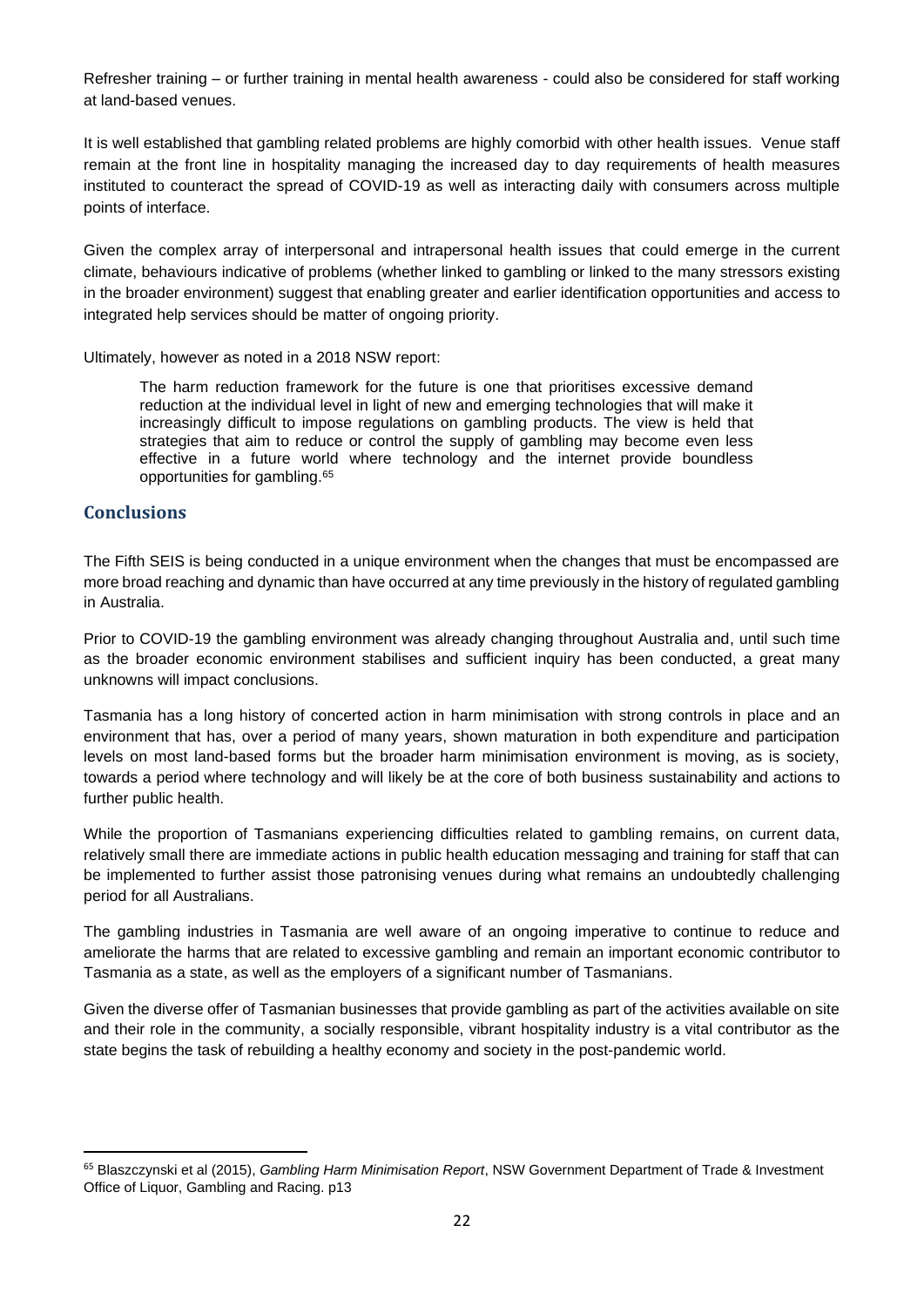#### <span id="page-23-0"></span>**References**

ACIL Allen Consulting, Deakin University, Central Queensland University and the Social Research Centre (2017), *Fourth Social and Economic Impact Study of Gambling in Tasmania: Volume 1 Gambling Industry Trends and Impacts*, Tasmanian Department of Treasury and Finance

ACIL Allen Consulting, Deakin University, Central Queensland University and the Social Research Centre (2017), *Fourth Social and Economic Impact Study of Gambling in Tasmania (2017): Volume 2 Prevalence Survey*, Tasmanian Department of Treasury and Finance.

Armstrong, A. and Carroll, M. (2017), *Sports betting in Australia*, Australian Gambling Research Centre.

Australian Bureau of Statistics Cat. No. 5506.0 *Taxation Revenue, Australia, 2018-19.*

Australian Communications and Media Authority (2020), *Trends in Online Behaviour and Technology Usage: ACMA Consumer Survey 2020.* 

Australian and New Zealand Gaming Machine National Standard – Tasmanian Appendix Version 10.8

Australasian Gaming Council (2020), *A Guide to Australasia's Gambling Industries 2017/18 <*

Australasian Gaming Council (2020), *Australian Hotel and Club EGMs – A Comparison of Select Data/Provisions*.

Blaszczynski et al (2015), *Gambling Harm Minimisation Report,* NSW Government Department of Trade & Investment Office of Liquor, Gambling and Racing.

Browne, M. et al (2019) *NSW Gambling Survey 2019*, NSW Responsible Gambling Fund

Gainsbury, S. et al (2020), *The Impact of COVID-19 on Gambling in Australia*, University of Sydney Gambling Research and Treatment Clinic <https://www.sydney.edu.au/content/dam/corporate/documents/brain-andmind-centre/usyd-covid-gambling-research-report-aug-2020.pd f>

Gainsbury, S. and Blaszczynski, A. (2020), *Digital Gambling Payment Methods: Harm Minimisation Policy Considerations*, 16 Sep 2020 https://doi.org/10.1089/glr2.2020.0015

Government Statistician, Queensland Treasury and Trade (2019) *Australian Gambling Statistics 1992-93 to 2017-18 (35th edition).*

Hing et al (2014), *Interactive Gambling*, Gambling Research Australia.

Jenkinson, R., de Lacy Vawdon, C. and Carroll, M. (2019), *Weighing up the odds: Sports betting and young men,* Australian Gambling Research Centre.

Jenkinson, R. et al (2020), *Gambling in Australia During COVID-19*, Australian Gambling Research Centre

Ly, C. (2010), *An Exploratory Investigation of Online Gambling Amongst University Students in Tasmania*, Gambling Support Program Department of Health and Human Services.

Palmer, C. (2014), *Sports betting Research*, Gambling Research Program, Department of Health & Human Services, Tasmania.

Rockloff, M. et al (2020), *Victorian population gambling and health study 2018–2019*, Victorian Responsible Gambling Foundation.

South Australian Centre for Economic Studies (2008*), Social and Economic Impact Study into Gambling in Tasmania*, Tasmanian Department of Treasury and Finance.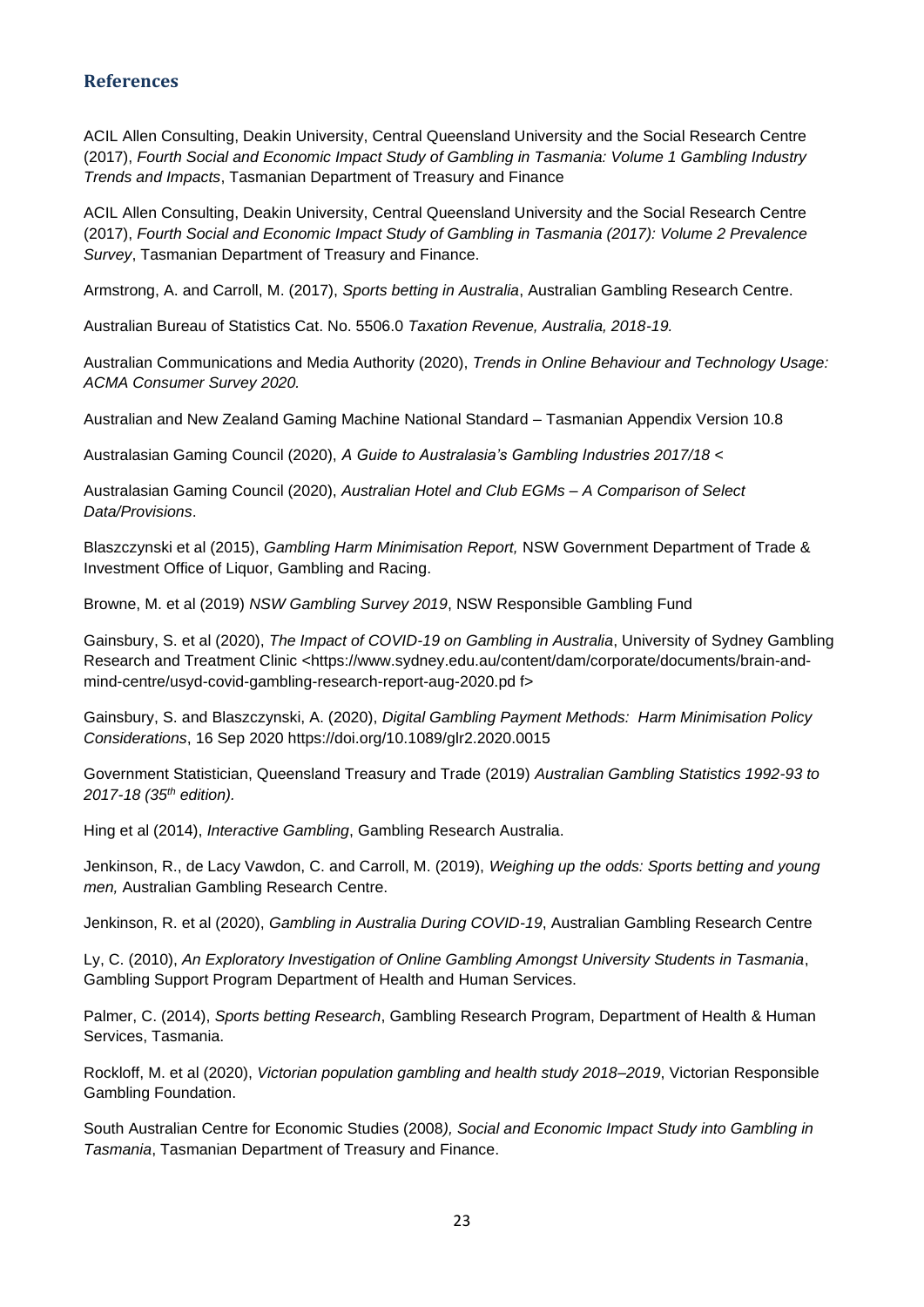South Australian Centre for Economic Studies (2020) *Fifth Social and Economic Impact Study of Gambling in Tasmania: Discussion Paper,* Tasmanian Department of Treasury and Finance.

Tasmanian Department of Treasury and Finance*, Tasmanian State Budget Papers 2019-20*, Tasmanian Government.

Tasmanian Department of Treasury and Finance, *Economic and Fiscal Update Report – August 2020*, Tasmanian Government.

Tasmanian Liquor and Gaming Commission (2019), *Annual Report 2018-19,* Tasmanian Government.

Mangan, J. (2017), *Removing poker machines from hotels and clubs in Tasmania: Economic considerations*, University of Queensland.

Minshull, L. and Browne, B. (2017), *Gambling on the future: Do poker machines represent a net gain or loss to the Tasmanian economy?,* The Australia Institute.

Minshull, L. and Browne, B. (2020), *Tasmania can't afford a bet on the pokies*, The Australia Institute.

Paterson, M., Leslie, P., Taylor, M. (2019), *ACT Gambling Survey 2019*, ACT Gambling and Racing **Commission** 

PriceWaterhouseCoopers (2009), *Australian Hotels: More than Just A Drink and A Flutter,* Australian Hotels Association (National).

PriceWaterhouseCoopers (2018), *Australian Hotels Association 2018 Member Survey Results and Findings,* Australia Hotels Association (National).

South Australian Centre for Economic Studies (2016) *Economic Contribution of the Hotel Industry in South Australia*, Australian Hotels Association (SA).

Stenning and Associates (2017), *Contemporary gambling harm minimisation policies and initiatives*, Tasmanian Liquor and Gaming Commission.

The Centre for International Economics (2018) *Economic Contribution of the Australian Gaming Machine Industry*, Gaming Technologies Association.

#### *Internet and Media*

Australian Media & Communications Authority (2020), '*'Protect yourself from illegal gambling operators'*  <https://www.acma.gov.au/protect-yourself-illegal-gambling-operators>

Black Dog Institute (2020),'*Mental Health Ramifications of COVID-19: The Australian Context'* < http://www.blackdoginstitute.org.au/wp-content/uploads/2020/04/20200319\_covid19-evidence-andreccomendations.pdf >

'Further increase in stakes for Tasmanian Racing' – Statement by Minister Howlett, August 16, 2020, Tasmanian Government <http://www.premier.tas.gov.au/releases/further\_increase\_in\_stakes\_for\_tasmanian\_racing >

Illion Alpha Beta <https://alphabeta.com/illiontracking>

'Projects Funded Under the 2019-2020 Community Support Levy Charitable Organisations Grants Program' – Communities Tasmania, June 2019 < https://www.communities.tas.gov.au/disability-communityservices/gambling/grants/recipients\_of\_charitable\_organisations\_grant\_programs/projects-funded-under-the-2019-2020-csl-grants-program >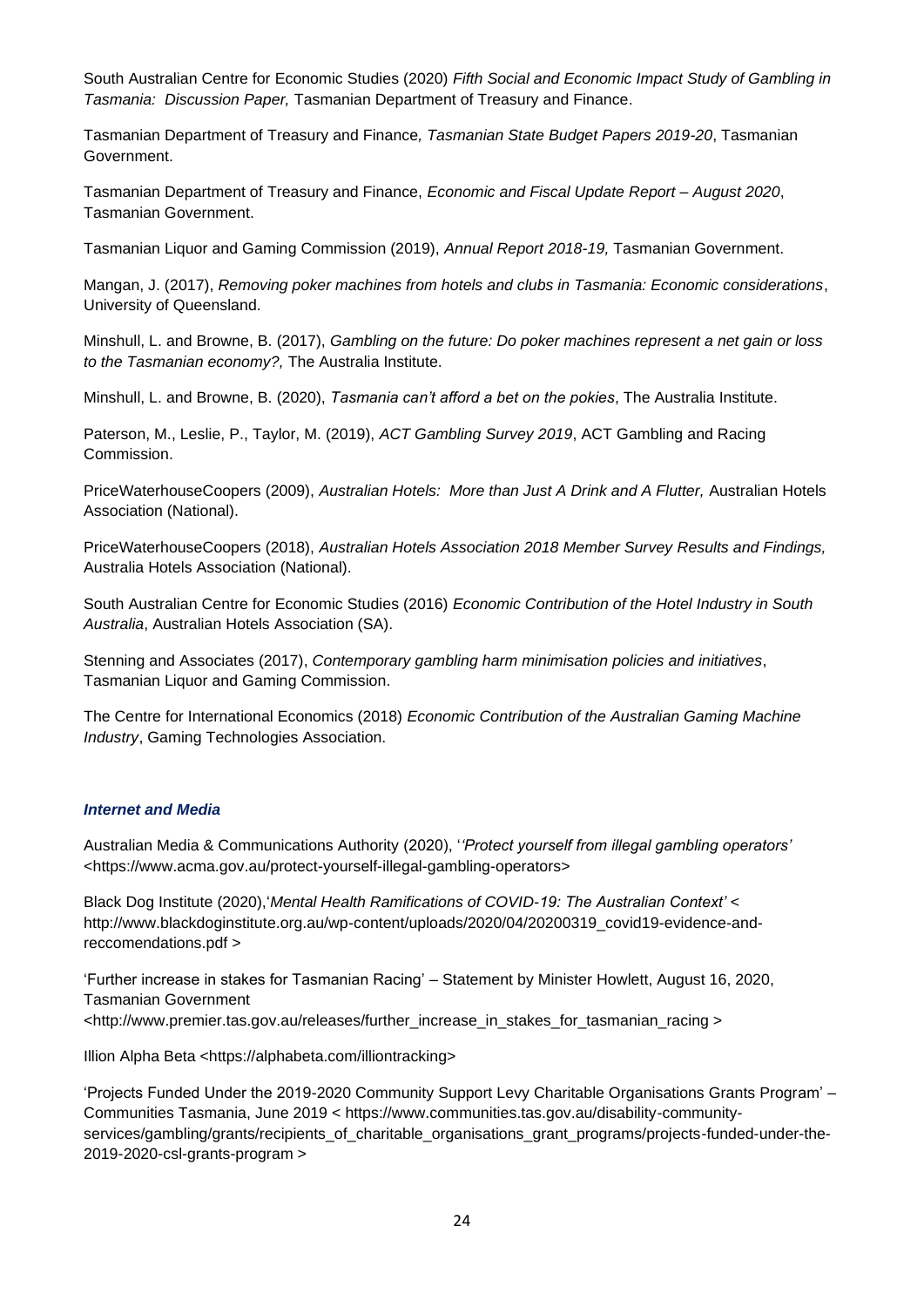*'Supporting Tasmanian Venues This Summer'* – Jeremy Rockliff, Acting Premier of Tasmania, Media Release, 5 October 2020

<http://www.premier.tas.gov.au/site\_resources\_2015/additional\_releases/supporting\_tasmanian\_venues\_this \_summer>

'Tasmanian Pokie Machine Losses Continue to SkyRocket' - Andrew Wilkie MP, Media Release 23 October 2020 <https://andrewwilkie.org/tasmanian-poker-machine-losses-continue-to-sky-rocket/>

Tasmanian Department of Treasury and Finance, *Responsible Conduct of Gambling* [<https://www.treasury.tas.gov.au/liquor-and-gaming/gambling/responsible-conduct-of-gambling>](https://www.treasury.tas.gov.au/liquor-and-gaming/gambling/responsible-conduct-of-gambling)

Tasmanian Department of Treasury and Finance, *Tasmanian Gambling Exclusion Scheme* <https://www.treasury.tas.gov.au/liquor-and-gaming/gambling/reduce-harm-from-gambling/tasmaniangambling-exclusion-scheme>

Tasmanian Department of Treasury and Finance, *Gaming and Wagering Industry Data* [<https://www.treasury.tas.gov.au/liquor-and-gaming/legislation-and-data/gambling-industry-data/gaming-and](https://www.treasury.tas.gov.au/liquor-and-gaming/legislation-and-data/gambling-industry-data/gaming-and-wagering-industry-data)[wagering-industry-data>](https://www.treasury.tas.gov.au/liquor-and-gaming/legislation-and-data/gambling-industry-data/gaming-and-wagering-industry-data)

Tasmanian Government, *Business Restrictions -* Coronavirus < https://coronavirus.tas.gov.au/business-andemployees/business-restrictions>

Tabcorp Holdings Limited, *TABAssist* <https://responsiblegambling.tab.com.au/tab-assist>

The Advocate, 'Federal Group to stand down 1,800 employees' - 23 March 2020 <https://www.theadvocate.com.au/story/6692112/federal-group-to-stand-down-1800-employes>

The Lott, *Responsible Play*<https://www.thelott.com/about/responsible-play>

Tourism Tasmania, *Tourism Fast Facts* <https://www.tourismtasmania.com.au/industry/facts>

South Australian Department of Consumer and Business Services, *Gambling Reforms* <https://www.cbs.sa.gov.au/gambling-reforms>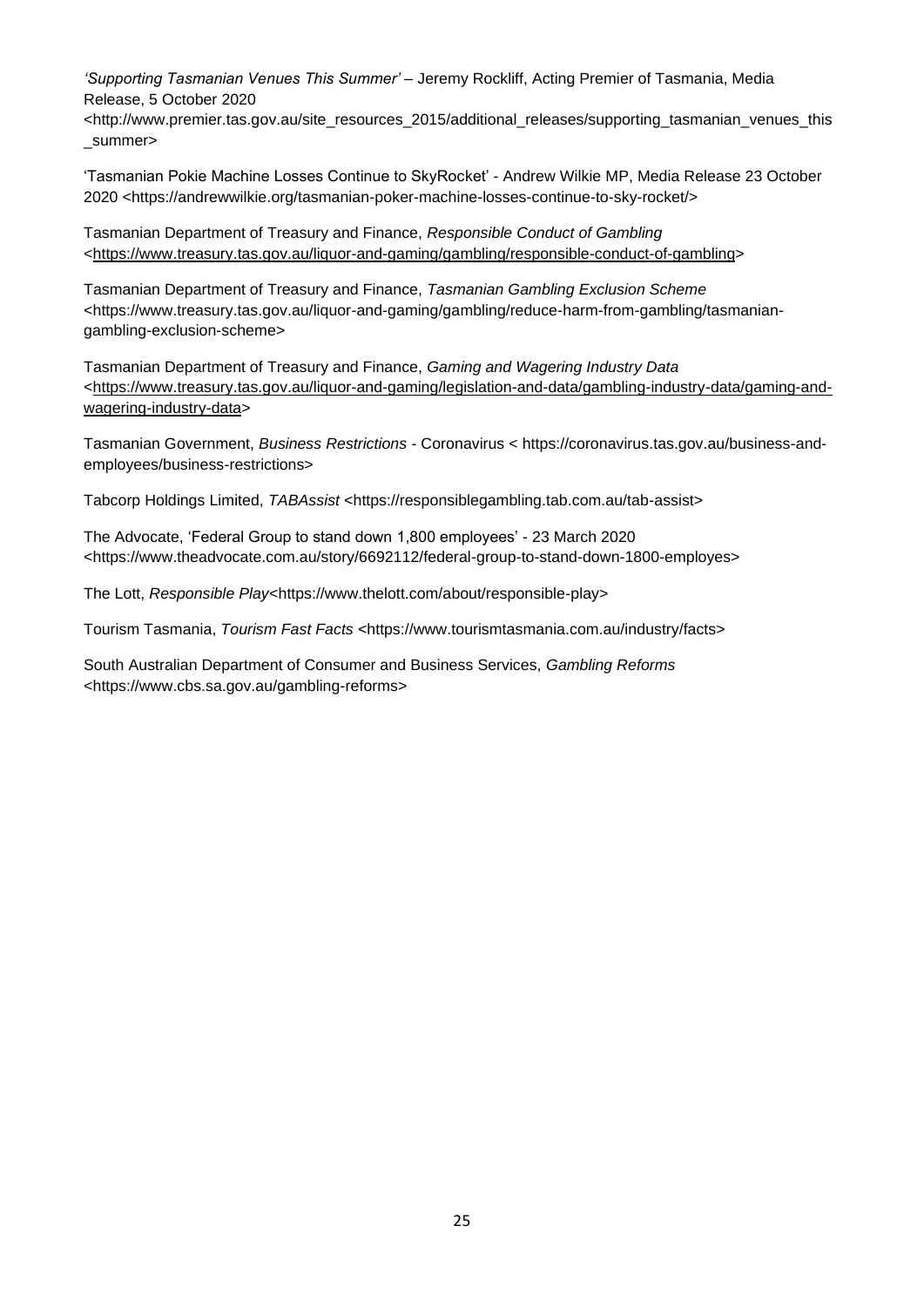<span id="page-26-0"></span>

| <b>State</b> | Hotel/Club<br><b>State EGM</b><br>Capi | <b>Hotel/Club EGM</b><br><b>Venue Cap</b>                        | <b>Operational</b><br><b>EGMs (at</b><br>30 June 2018) | <b>Operational</b><br><b>EGMs per</b><br>1,000 Adults<br>$(18+)^{ii}$ | <b>EGM</b><br>Participation<br><b>Rateill</b> | Hotel/Club<br><b>EGM Per</b><br>Capita<br><b>Expenditure</b><br>$(2017-18)$ | Max. Bet | <b>EGM</b><br><b>PID</b> | <b>Winnings to be Paid by</b><br>Cheque                                     | <b>Bank Note</b><br><b>Acceptors</b>                | <b>ATM and EFTPOS Limits</b>                                                                                                                       |
|--------------|----------------------------------------|------------------------------------------------------------------|--------------------------------------------------------|-----------------------------------------------------------------------|-----------------------------------------------|-----------------------------------------------------------------------------|----------|--------------------------|-----------------------------------------------------------------------------|-----------------------------------------------------|----------------------------------------------------------------------------------------------------------------------------------------------------|
| <b>ACT</b>   | 4,000iv                                | 2-10 Class B<br>machines per hotel <sup>v</sup><br>No club capvi | Hotels: 50<br>Clubs: 4,412                             | 13.8                                                                  | 20%                                           | \$519.06                                                                    | \$10     | No                       | Yes - wins $$1,200 +$                                                       | Yes - up to \$50<br>note                            | \$250 ATM withdrawal limit (per<br>card per day).                                                                                                  |
| <b>NSW</b>   | 97,500vii                              | 30 EGMs per hotel<br>450 EGMs per<br>clubviii                    | Hotels: 22,652<br>Clubs: 69,466                        | 14.9                                                                  | 16%                                           | \$1,035.01                                                                  | \$10     | <b>No</b>                | Yes-wins $$5,000+$                                                          | Yes $-$ up to \$100<br>note                         | No specific withdrawal<br>restrictions (customer financial<br>institution limit only).                                                             |
| <b>NT</b>    | $1,734$ <sup>ix</sup>                  | 20 EGMs per hotel<br>55 EGMs per club                            | Hotels: 651<br><b>Clubs: 841</b>                       | 8.1                                                                   | 23%                                           | \$560.41                                                                    | \$5      | No                       | Yes-wins $$500 +$                                                           | Yes - up to $$100$<br>note                          | \$200 ATM withdrawal limit (per<br>transaction).                                                                                                   |
| QLD          | 44,205 <sup>x</sup>                    | 45 EGMs per hotel<br>300 EGMs per club                           | Hotels: 19,166<br>Clubs: 23,011                        | 11.1                                                                  | 25%                                           | \$624.21                                                                    | \$5      | <b>No</b>                | Licensee may set the<br>limit payable by cash<br>to a maximum of<br>\$5,000 | Yes – up to \$50<br>note                            | No specific withdrawal<br>restrictions (customer financial<br>institution limit only).                                                             |
| <b>SA</b>    | 12,086 <sup>xi</sup>                   | 40 EGMs per hotelxii<br>40 EGMS per club                         | Hotels: 10,369<br>Clubs: 1,773                         | 8.9                                                                   | 19%                                           | \$500.30                                                                    | \$5xiii  | No                       | No mandatory limit -<br>customer can request<br>cheque                      | <b>Yes (from 2020)</b><br>$-$ up to \$50<br>notexiv | \$250 ATM/EFTPOS withdrawal<br>limit (per card per day). xv                                                                                        |
| <b>TAS</b>   | 2,500                                  | 30 EGMs per hotel<br>40 EGMs per club                            | Hotels: 2,218<br><b>Clubs: 127</b>                     | 5.7                                                                   | 19%                                           | \$256.91                                                                    | \$5      | Yes                      | Yes - wins \$1000+                                                          | <b>No</b>                                           | <b>No ATMs</b><br>\$200 EFTPOs withdrawal limit<br>(per card per day).                                                                             |
| <b>VIC</b>   | 27,372 <sup>xvi</sup>                  | 105 EGMs per hotel<br>105 EGMs per club                          | Hotels: 13,604<br>Clubs: 12,780                        | 5.3                                                                   | 14.1%                                         | \$539.04                                                                    | \$5      | Yes                      | Yes - wins \$2,000+ xvii                                                    | Yes – up to \$50<br>note                            | No ATMs<br>\$200 EFTPOS withdrawal limit<br>(per transaction).<br>\$500 total withdrawal limit (per<br>card per day) from September<br>2018. xviii |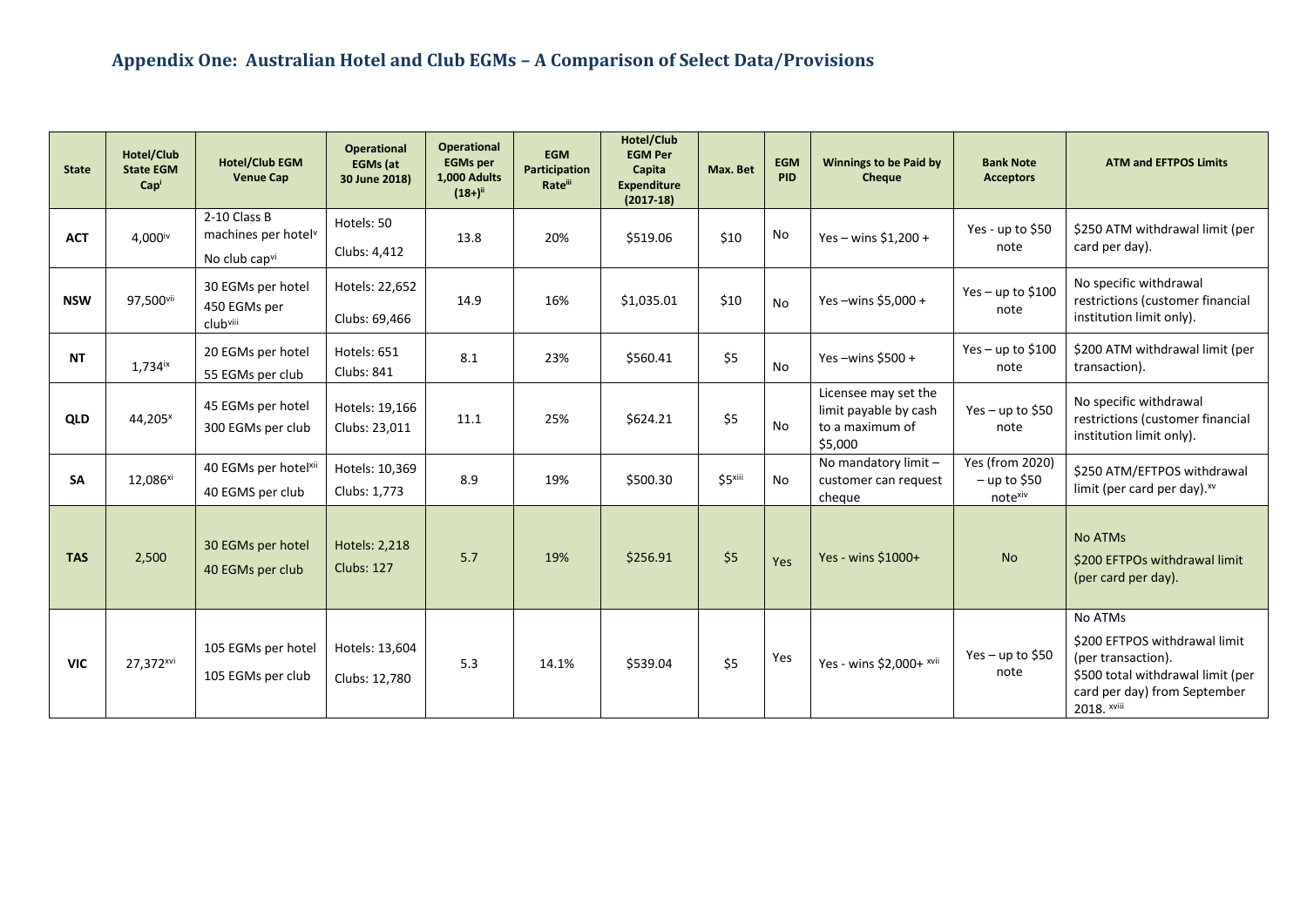